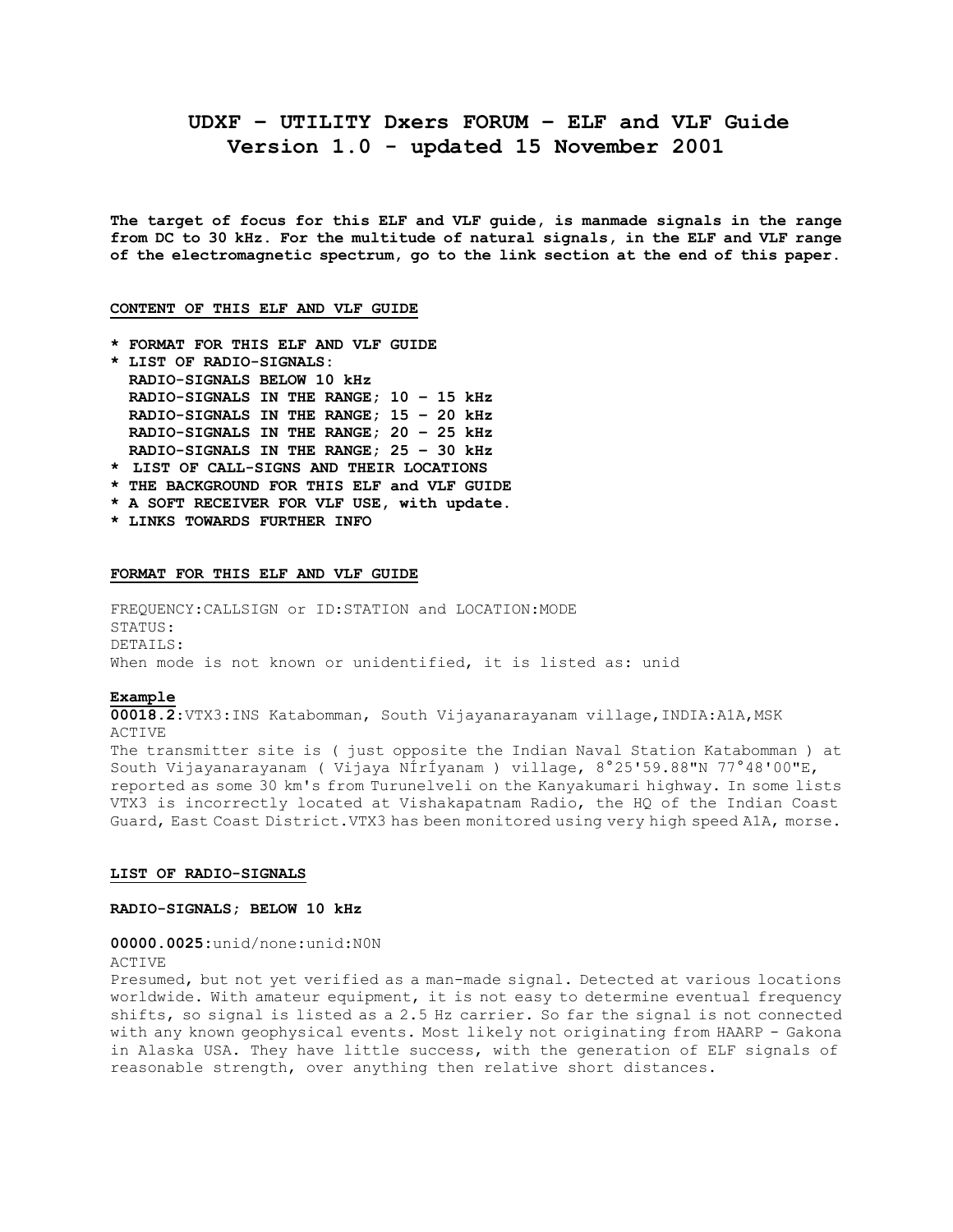**00000.0006 - 00000.012**:unid/none:experimental ULF transmitter, Kola peninsula, Russia:(N0N/P0N ?) ACTIVE, but no recent info Designed and operated by RIPR (Russian Institute of Powerful Radio- structures)in St. Petersburg, Russia. As the Russians call it; the first "easy flexible ULF facility for geophysical applications" As a feedline for the grounded dipol antenna, is used a 108 km lenght of a HV powerline, owned by Kola Peninsula Powerline Company. The HV line goes from their hydroelectric powerplant, near Serbryansky at the Varonya river, to Kola-Kildinstroy south of Murmansk. The portable 50 kW transmitter supplies 60-100 A in the line at these frequencies; 0.6 - 12 Hz band, 2-3 Hz band, and single frequency tests at 4, 8, 10 and 12 Hz. **00000.076**:unid:US NAVY ELF communication facility, Republic Michigan, USA:MSK **00000.076**:unid:US NAVY ELF communication facility, Clam Lake Wisconsin, USA:MSK BOTH ACTIVE 76 Hz center frequency, 4Hz shift, 80 Hz for "1", 72 Hz for"0". For maximum signal coverage, the two stations operate simultaneously. Secondary frequency is reported as 00000.045 kHz. Other operational frequencies are technically possible, but so far not reported. The special - AC deep grounding system, in use for the ELF antenna, was designed and installed by LORESCO International. The boreholes for the deep grounding system is 3.2 km (2 US miles) deep. The US Navy ELF transmitter facilities are believed to have a input power of 3 MW. As the efficiency of the antenna system is rather low, the predicted ERP is only 3 Watt (!).

**00000.082**:unid:Russian Navy ELF communication facility, Kola Peninsula, RUSSIA:MSK ACTIVE Transmission format: 82 Hz NON and (multichannel ? ) MSK. Prior to message is a supposed "bellringer" or message follows signal: 0.4 Hz shift down to 81.6 Hz for 8 minutes, then up to 82.7 Hz for 4 minutes. This initial sequence, is directly followed by a downshift to 81 Hz for 38 seconds and a upshift to 83.3 Hz for 22 seconds. After this comes the message, using these shifts, for a total of 16 minutes.

A complete message sequence last for 29 minutes. "Zevs" is reported to have an operational frequency range of 00000.031 to 00000.166 kHz. This Russian ELF transmitter is nicknamed "ZEVS".

## **RADIOSIGNALS IN THE RANGE; 10 - 15 kHz**

RSDN-20 stations are nicknamed ALPHA

**00011.904761**:none:RSDN-20 F1, masterstation Novosibirsk 55N84E26 RUSSIA:P0N ACTIVE

Russian hyperbolic radionavigation system RSDN-20(Radioteknicheskaya Systema Dalyokoiy Navigatsii) Exact location: 55:45:22.0 N 84:26:52.4 E. The Russian RSDN-20 stations are nicknamed ALPHA

**00011.904761**:none:RSDN-20 F1, Krasnodar, 45N24 38E09, RUSSIA:P0N ACTIVE Russian hyperbolic radionavigation system RSDN-20(Radioteknicheskaya Systema Dalyokoiy Navigatsii) Exact location: 45:24:17.9 N 38:09:29.0 E. The Russian

**00011.904761**:none:RSDN-20 F1, Komsomolsk na Amur, 50N04 135E36, RUSSIA:P0N ACTIVE Russian hyperbolic radionavigation system RSDN-20(Radioteknicheskaya Systema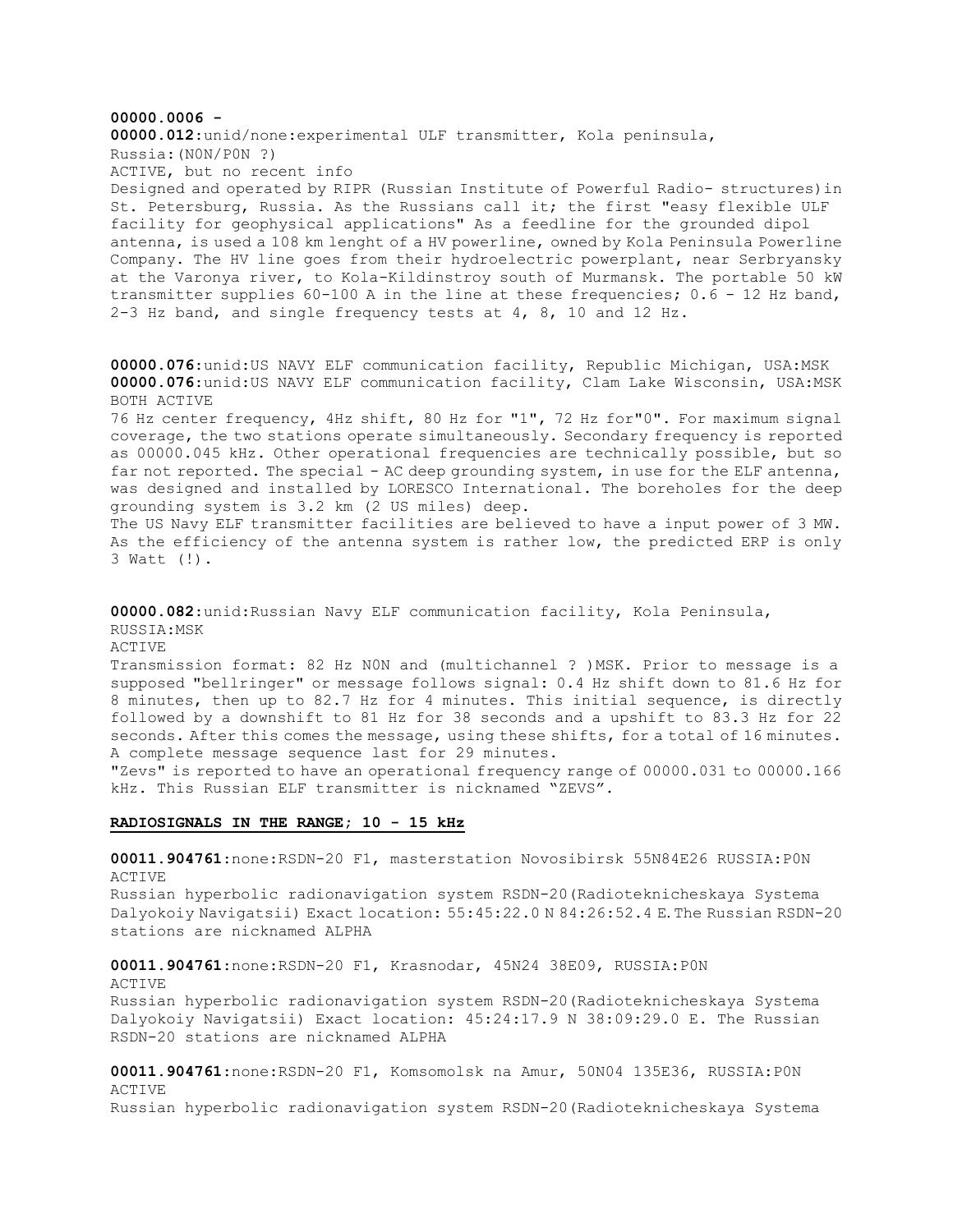Dalyokoiy Navigatsii) Exact location is the village of El'Ban 50:04:23.9 N 136:36:24.1 E. The Russian RSDN-20 stations are nicknamed ALPHA **00011.904761**:none:RSDN-20 F1, Revda, 68N02 24E41, RUSSIA:P0N NOT ACTIVE Russian hyperbolic radionavigation system RSDN-20(Radioteknicheskaya Systema Dalyokoiy Navigatsii)The Revda RSDN-20 transmitter site,located on the Kola peninsula, is presumed shut down. Exact location: 68:02:07.8 N 34:41:00.0 E The Russian RSDN-20 stations are nicknamed ALPHA **00011.904761**:none:RSDN-20 F1, Seyda, 39N28 62E43, Turkmenistan:P0N NOT ACTIVE Russian hyperbolic radionavigation system RSDN-20(Radioteknicheskaya Systema Dalyokoiy Navigatsii)The Seyda RSDN-20 transmitter site, is presumed shut down. Exact location: 39:28:16.0 N 62:43:07.3 E. The Russian RSDN-20 stations are nicknamed ALPHA **00012.044270**:none:RSDN-20 F5, Seyda, 39N28 62E43, Turkmenistan:P0N NOT ACTIVE Russian hyperbolic radionavigation system RSDN-20(Radioteknicheskaya Systema Dalyokoiy Navigatsii)The Seyda RSDN-20 transmitter site, is presumed shut down. This frequency is / was a Seyda exlusive. Exact location: 39:28:16.0 N 62:43:07.3 E. The Russian RSDN-20 stations are nicknamed ALPHA **00012.09773**:none:RSDN-20 F4, Revda, 68N02 24E41, RUSSIA:P0N NOT ACTIVE Russian hyperbolic radionavigation system RSDN-20(Radioteknicheskaya Systema Dalyokoiy Navigatsii)The Revda RSDN-20 transmitter site,located on the Kola peninsula, is presumed shut down. This frequency is / was a Revda exlusive. Exact location: 68:02:07.8 N 34:41:00.0 E. The Russian RSDN-20 stations are nicknamed ALPHA **00012.500**:none:RSDN-20 secondary frequency:P0N NOT ACTIVE / No recent info Secondary frequency in use by all RSDN-20 transmitter sites. The Russian RSDN-20 stations are nicknamed ALPHA **00012.648809:**none:RSDN-20 F2, masterstation Novosibirsk 55N84E26 RUSSIA:P0N ACTIVE Russian hyperbolic radionavigation system RSDN-20(Radioteknicheskaya Systema Dalyokoiy Navigatsii) Exact location: 55:45:22.0 N 84:26:52.4 E. The Russian RSDN-20 stations are nicknamed ALPHA **00012.648809**:none:RSDN-20 F2, Krasnodar, 45N24 38E09, RUSSIA:P0N ACTIVE Russian hyperbolic radionavigation system RSDN-20(Radioteknicheskaya Systema Dalyokoiy Navigatsii) Exact location: 45:24:17.9 N 38:09:29.0 E. The Russian

**00012.648809**:none:RSDN-20 F2, Komsomolsk na Amur, 50N04 135E36, RUSSIA:P0N ACTIVE Russian hyperbolic radionavigation system RSDN-20(Radioteknicheskaya Systema Dalyokoiy Navigatsii) Exact location is the village of El'Ban 50:04:23.9 N 136:36:24.1 E. The Russian RSDN-20 stations are nicknamed ALPHA

**00012.648809**:none:RSDN-20 F2, Revda, 68N02 24E41, RUSSIA:P0N NOT ACTIVE

RSDN-20 stations are nicknamed ALPHA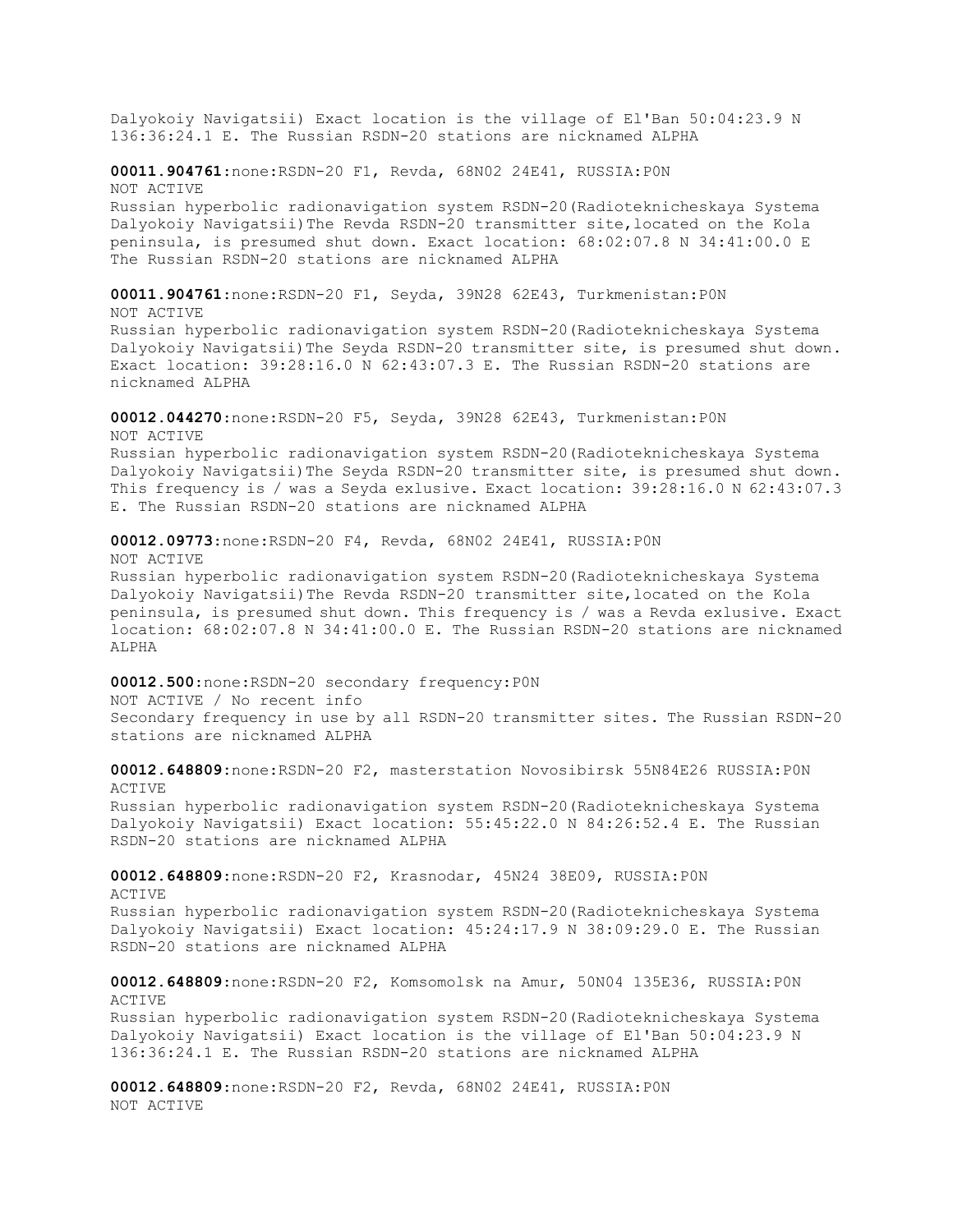Russian hyperbolic radionavigation system RSDN-20(Radioteknicheskaya Systema Dalyokoiy Navigatsii)The Revda RSDN-20 transmitter site,located on the Kola peninsula, is presumed shut down. Exact location: 68:02:07.8 N 34:41:00.0 E. The Russian RSDN-20 stations are nicknamed ALPHA **00012.648809**:none:RSDN-20 F2, Seyda, 39N28 62E43, Turkmenistan:P0N NOT ACTIVE Russian hyperbolic radionavigation system RSDN-20(Radioteknicheskaya Systema Dalyokoiy Navigatsii).The Seyda RSDN-20 transmitter site, is presumed shut down. Exact location: 39:28:16.0 N 62:43:07.3 E. The Russian RSDN-20 stations are nicknamed ALPHA **00013.0:**VL3DEF: Royal Australian Navy Gippsland, Woodside, AUSTRALIA: F1B ACTIVE, but no recent info Ex-Omega G. The world highest VLF antenna, 427 meter. **00013.28125**:none:RSDN-20 secondary frequency:P0N NOT ACTIVE / No recent info

Secondary frequency, in use by all RSDN-20 transmitter sites. The Russian RSDN-20 stations are nicknamed ALPHA

**00014.1**:NAA:US NAVY NCTS Cutler Maine USA:MSK NOT ACTIVE NAA is currently only active at; 00024.0 kHz ( see this )

**00014.29**:SOA21:Warsawa POLAND:unid NOT ACTIVE SOA21 is shut down

**00014.3**:UBE2/unid/unid:Russian Navy various sites RUSSIA:unid NOT ACTIVE, but no recent info UBE2 is located at Petropavlovsk 53N01 158E39 UNID's at Piltun 52N51 143E18 and Preobrazhenskoye in either Kyrgyzstan or Kazakhstan

**00014.5**:HWU:French Navy Le Blanc FRANCE:unid NOT ACTIVE

**00014.6**:UVA:Russian Navy Black Sea fleet Batumi GEORGIA:unid NOT ACTIVE

**00014.7**:NHB:US Navy Kodiak Alaska USA:unid NOT ACTIVE NHB is shut down

**00014.880952**:none:RSDN-20 F3, masterstation Novosibirsk 55N84E26 RUSSIA:P0N ACTIVE Russian hyperbolic radionavigation system RSDN-20(Radioteknicheskaya Systema Dalyokoiy Navigatsii) Exact location: 55:45:22.0 N 84:26:52.4 E. The Russian RSDN-20 stations are nicknamed ALPHA

**00014.880952**:none:RSDN-20 F3, Krasnodar, 45N24 38E09, RUSSIA:P0N ACTIVE Russian hyperbolic radionavigation system RSDN-20(Radioteknicheskaya Systema Dalyokoiy Navigatsii) Exact location: 45:24:17.9 N 38:09:29.0 E. The Russian RSDN-20 stations are nicknamed ALPHA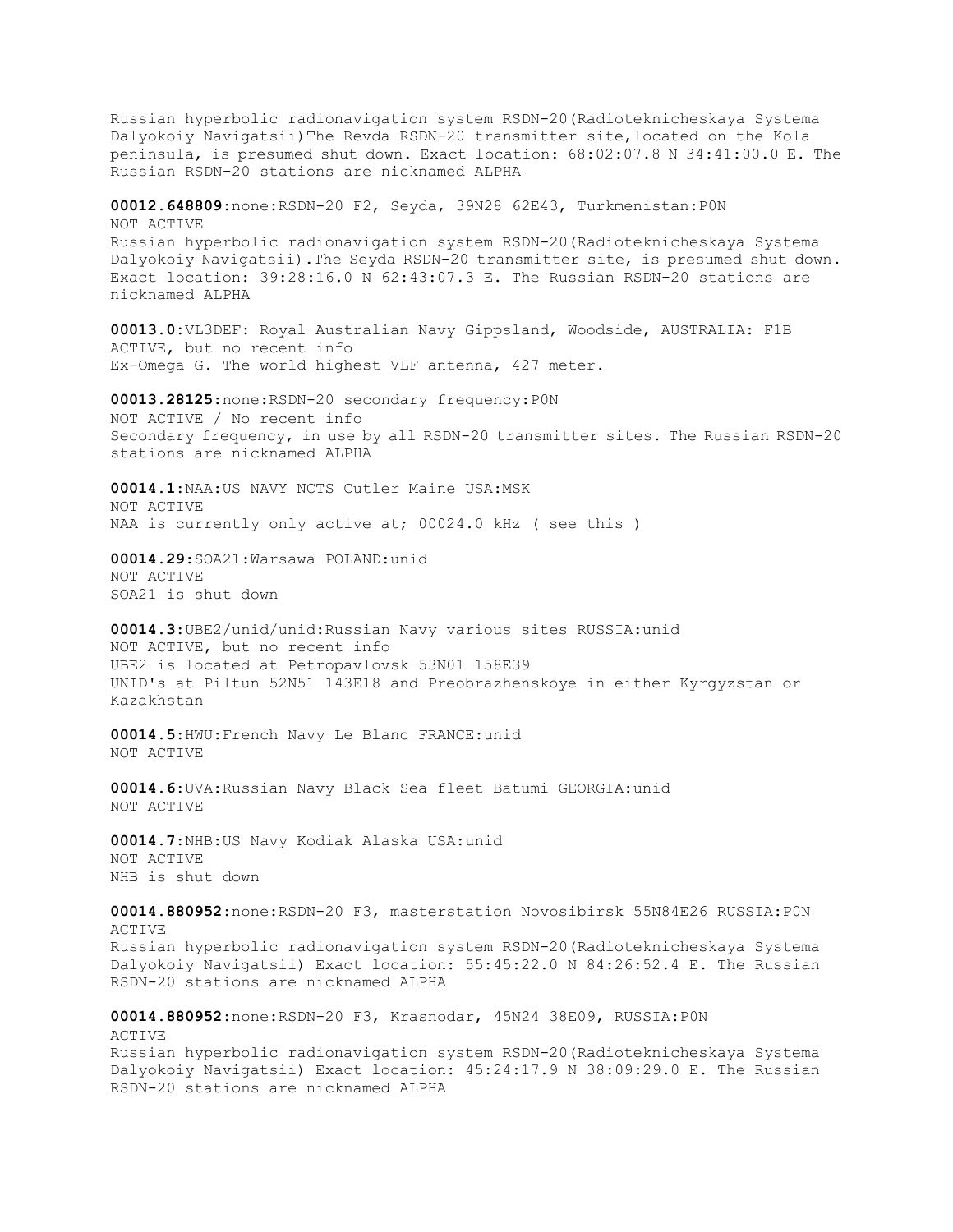**00014.880952**:none:RSDN-20 F3, Komsomolsk na Amur, 50N04 135E36, RUSSIA:P0N ACTIVE Russian hyperbolic radionavigation system RSDN-20(Radioteknicheskaya Systema Dalyokoiy Navigatsii) Exact location is the village of El'Ban 50:04:23.9 N 136:36:24.1 E. The Russian RSDN-20 stations are nicknamed ALPHA

**00014.880952**:none:RSDN-20 F3, Revda, 68N02 24E41, RUSSIA:P0N NOT ACTIVE Russian hyperbolic radionavigation system RSDN-20(Radioteknicheskaya Systema Dalyokoiy Navigatsii)The Revda RSDN-20 transmitter site,located on the Kola peninsula, is presumed shut down. Exact location: 68:02:07.8 N 34:41:00.0 E. The Russian RSDN-20 stations are nicknamed ALPHA

**00014.880952**:none:RSDN-20 F3, Seyda, 39N28 62E43, Turkmenistan:P0N NOT ACTIVE Russian hyperbolic radionavigation system RSDN-20(Radioteknicheskaya Systema Dalyokoiy Navigatsii)The Seyda RSDN-20 transmitter site, is presumed shut down. Exact location: 39:28:16.0 N 62:43:07.3 E. The Russian RSDN-20 stations are nicknamed ALPHA

**00014.881091**:none:RSDN-20 F3p, masterstation Novosibirsk 55N84E26 RUSSIA:P0N NOT ACTIVE

Russian hyperbolic radionavigation system RSDN-20(Radioteknicheskaya Systema Dalyokoiy Navigatsii) Exact location: 55:45:22.0 N 84:26:52.4 E. The Russian RSDN-20 stations are nicknamed ALPHA

**00014.881091**:none:RSDN-20 F3p, Revda, 68N02 24E41, RUSSIA:P0N

NOT ACTIVE

Russian hyperbolic radionavigation system RSDN-20(Radioteknicheskaya Systema Dalyokoiy Navigatsii)The Revda RSDN-20 transmitter site,located on the Kola peninsula, is presumed shut down. Exact location: 68:02:07.8 N 34:41:00.0 E. The Russian RSDN-20 stations are nicknamed ALPHA

**00014.881091**:none:RSDN-20 F3p, Seyda, 39N28 62E43, Turkmenistan:P0N NOT ACTIVE Russian hyperbolic radionavigation system RSDN-20(Radioteknicheskaya Systema Dalyokoiy Navigatsii)The Seyda RSDN-20 transmitter site, is presumed shut down. Exact location: 39:28:16.0 N 62:43:07.3 E. The Russian RSDN-20 stations are nicknamed ALPHA

## **RADIOSIGNALS IN THE RANGE; 15 - 20 kHz**

**00015.0**:UIK:Russian Navy, Vladivostok 43N09 131E53 RUSSIA:unid NOT ACTIVE, but no recent info Main port and HQ of the Russian Pacific Fleet.

**00015.1**:FUO/HWU:French Navy various locations FRANCE:MSK NOT ACTIVE, but sporadic transmissions The frequency is listed as beeing in use by: FUO Croix,FUO Bordeaux, HWU Rosnay and HWU Le Blanc

**00015.1**:VTI:Indian Navy Mumbai INDIA:A1A/unid NOT ACTIVE VTI is presumed shut down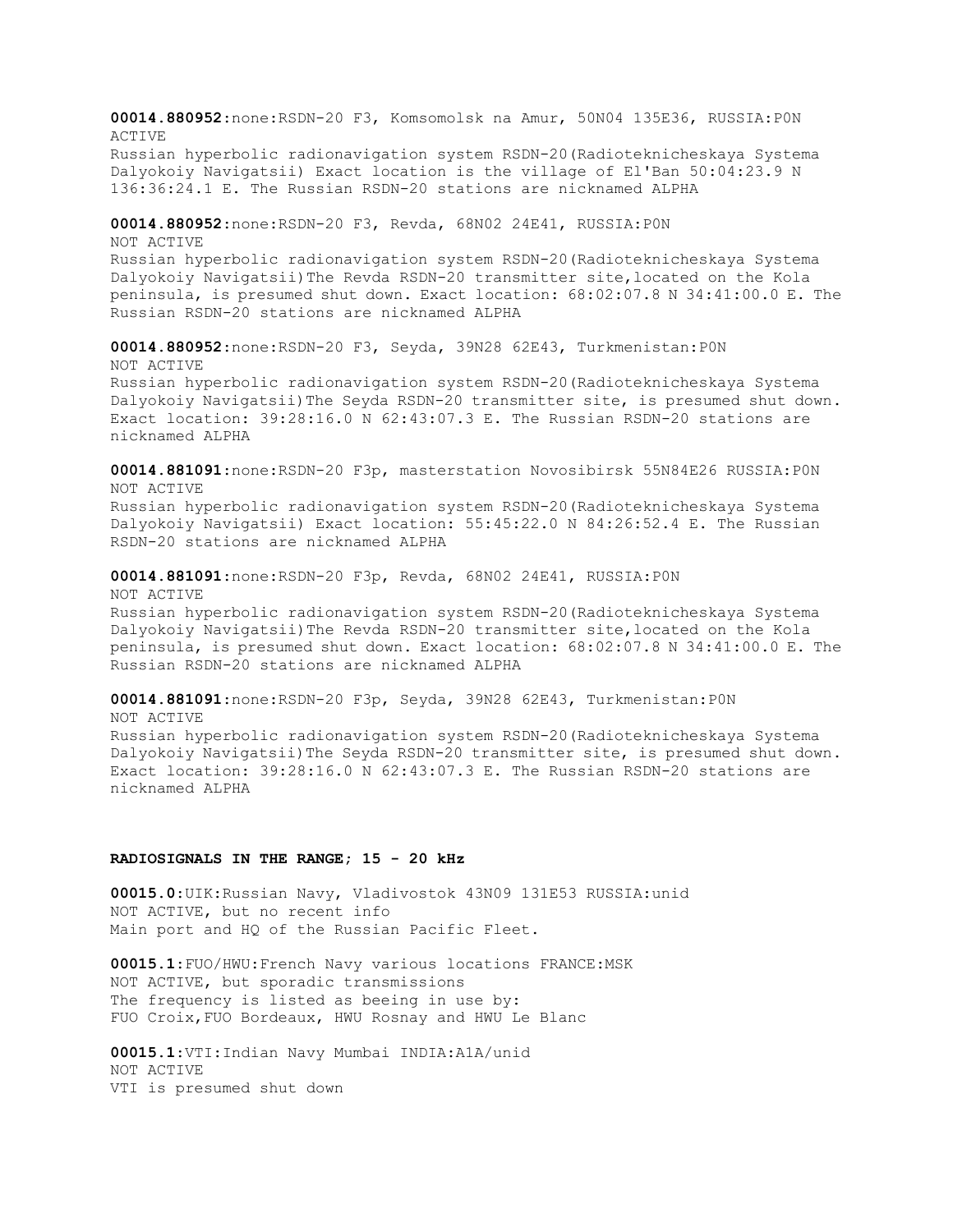**00015.3**:NHB/NPN/NPM/NLK/NEJ:US NAVY various locations USA:(A1A/F1B/MSK)/unid NOT ACTIVE All stations except NPM NRTF Lualualei Hawaii and NLK Jim Creek is shut down. NPM is currently only active at; 00021.4 kHz ( see this ) NLK is currently only active at; 00024.8 kHz ( see this ) **00015.3**:EVT3:Russian Navy, Dikson Ostrov, RUSSIA:unid NOT ACTIVE, but no recent info ( But; reports by western engineers, who has been working up there, says the facilities are in bad shape and/or possibly shut down. ) **00015.5**:NWC/NPM/NAA/NSS:US Navy various locations USA / AUSTRALIA:MSK NOT ACTIVE NSS Annapolis is shut down, demolished and the antennas down NWC is currently only active at; 00018.9 kHz ( see this ) NPM is currently only active at; 00021.4 kHz ( see this ) NAA is currently only active at; 00024.0 kHz ( see this ) **00015.6**:EWB/UVA202:Russian Navy Odessa UKRAINA:unid NOT ACTIVE EWB and UVA202 are presumed shut down **00015.625**:none:RSDN-20 secondary frequency:P0N NOT ACTIVE / No recent info Secondary frequency in use by all RSDN-20 transmitter sites. The Russian RSDN-20 stations are nicknamed ALPHA Not be mixed up with the TV line scan fundamental frequency of 00015.625 kHz ! **00015.7**:NPM/NSS/NAK/NPL/NPG US NAVY various locations USA:(A1A/F1B/MSK)/unid NOT ACTIVE All stations except NPM NRTF Lualualei Hawaii is shut down. NPM is currently only active at; 00021.4 kHz ( see this ) **00016.0**:GBR:Royal Navy Rugby Radio Hillmorton 52N22 001W11 UK:(A1A)/MSK ACTIVE By use of RDF, other UK transmitters also found active on this frequency **00016.1**:unid:Russian Navy Algazy (Ostrov)46:34:60 N 79:46:60 E RUSSIA:unid NOT ACTIVE, but no recent info The facility is presumed shut-down or reallocated **00016.2**:UGK/UMS/RPS:Russian Navy various sites RUSSIA:unid NOT ACTIVE, but no recent info UGK Kaliningrad 54N42 20E30 UMS Petropavlovsk Kamchatskiy 53N03 158E43 UMS also listed as Gorki, - since 1993, the city of Nizhniy Novgorod,. RPS listed as "eastern Siberia" 43N00 145E00 **00016.3**:VTX1:INS Katabomman, South Vijayanarayanam village,INDIA:A1A NOT ACTIVE The transmitter site is ( just opposite the Indian Naval Station (INS) Katabomman ) at South Vijayanarayanam ( Vijaya NÍrÍyanam ) village, 8°25'59.88"N 77°48'00"E, reported as some 30 km's from Turunelveli on the Kanyakumari highway. In some lists VTX1 is incorrectly located at Vishakapatnam Radio, the HQ of the Indian Coast Guard, East Coast District.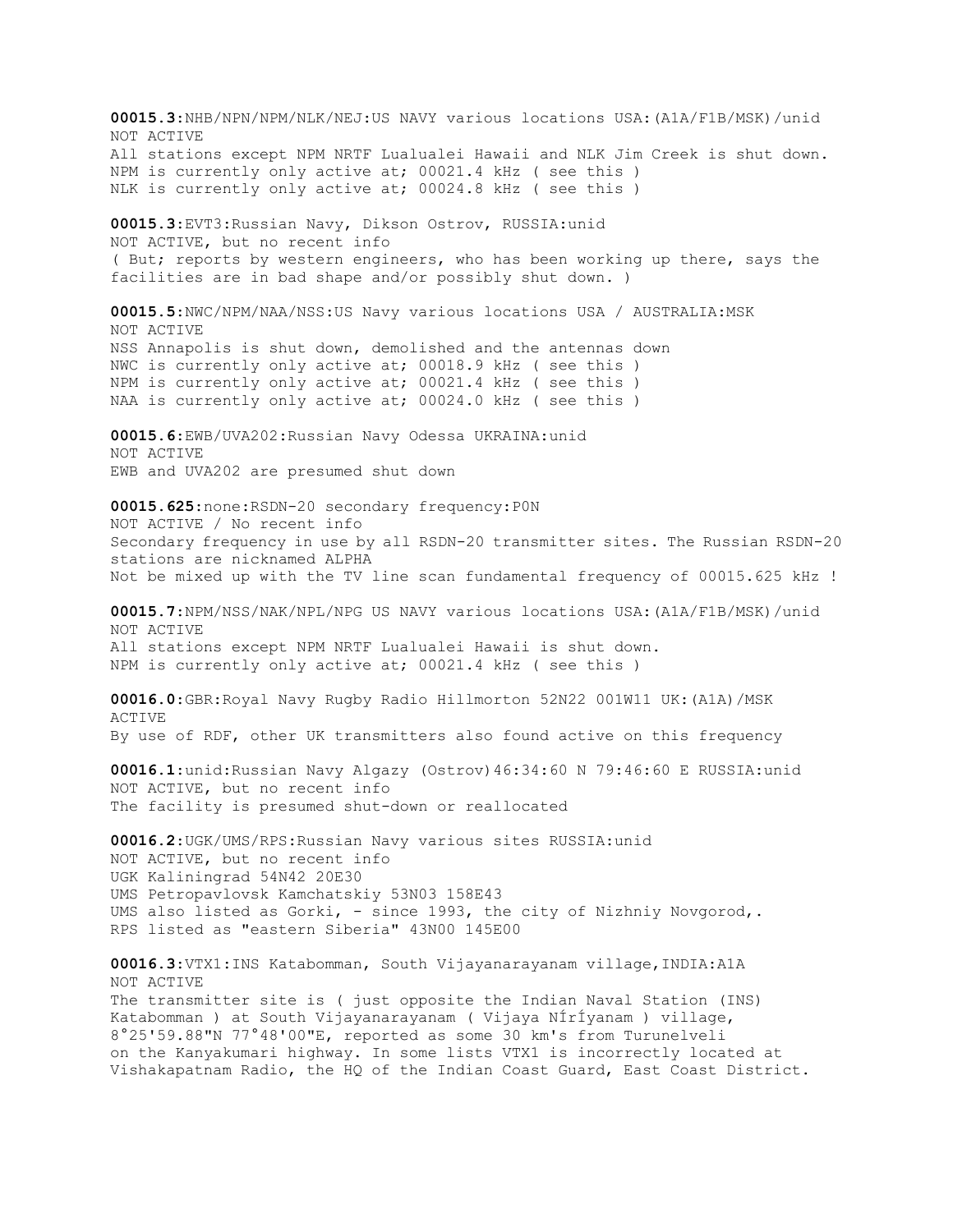**00016.4**:JXN:NATO VLF transmitter facility Novik(en), NORWAY:MSK ACTIVE Operated on behalf of NATO by NODECA. Norwegian Navy is using the facility for national submarine communication. JXN is often listed as Helgeland. This station is also listed as JXZ, a former call of ex-NATO North Command at Kolsås, outside Oslo in Norway. NATO has moved to Jåtta, outside Stavanger.

**00016.5**:SOA30:Warsawa POLAND:unid NOT ACTIVE SOA30 is shut down

**00016.6**:NPM/NSS/NAK:US NAVY various locations USA:(A1A/F1B/MSK)/unid NOT ACTIVE All stations except NPM NRTF Lualualei Hawaii is shut down. NPM is currently only active at; 00021.4 kHz ( see this )

**00016.8**:FTA/FTA2:St Assise FRANCE:unid NOT ACTIVE, but no recent info

**00016.9**:3SA:Chinese Navy Changde PEOPLES REPUBLIC of CHINA:A1A/unid PRESUMED NOT ACTIVE Of the 22 listed VLF frequencies for the Chinese Navy, only 20.6 kHz, in use by 3SA Changde / 3SB Datong, is recently reported with traffic.

**00017.0**:VTX2:INS Katabomman, South Vijayanarayanam village,INDIA:A1A NOT ACTIVE, but has been monitored with A1A The transmitter site is ( just opposite the Indian Naval Station (INS) Katabomman ) at South Vijayanarayanam ( Vijaya NÍrÍyanam ) village, 8°25'59.88"N 77°48'00"E, reported as some 30 km's from Turunelveli on the Kanyakumari highway. In some lists VTX2 is incorrectly located at Vishakapatnam Radio, the HQ of the Indian Coast Guard, East Coast District.

**00017.0**:ROR:Russian Navy "Gorki". Since 1993, the city of Nizhniy Novgorod RUSSIA:A1A NOT ACTIVE This is the antenna system of the German WW2 transmitter GOLIATH, wich was located north-east of Calbe, by the river Elbe in Germany. Due to shortage of copper during WW2 the antenna wires was made of steel. No recent info of the whereabouts of this historic very interesting facility.

**00017.1**:UMS:Russian Navy Moskva RUSSIA:unid NOT ACTIVE, but no recent info UMS is presumed shut down or reallocated

**00017.2**:SAQ:Grimeton Radio Varberg SWEDEN:A1A SPORADIC ACTIVE Historic transmitter constructed by Ernst F.W.Alexanderson. The inventor of the Alexanderson Alternator. www.alexander.n.se

**00017.4**:NDT:US Navy Yosamai/Yokosukaichi JAPAN:unid NOT ACTIVE NDT is shut down

**00017.5**:unid:unid:N0N/F1B NOT ACTIVE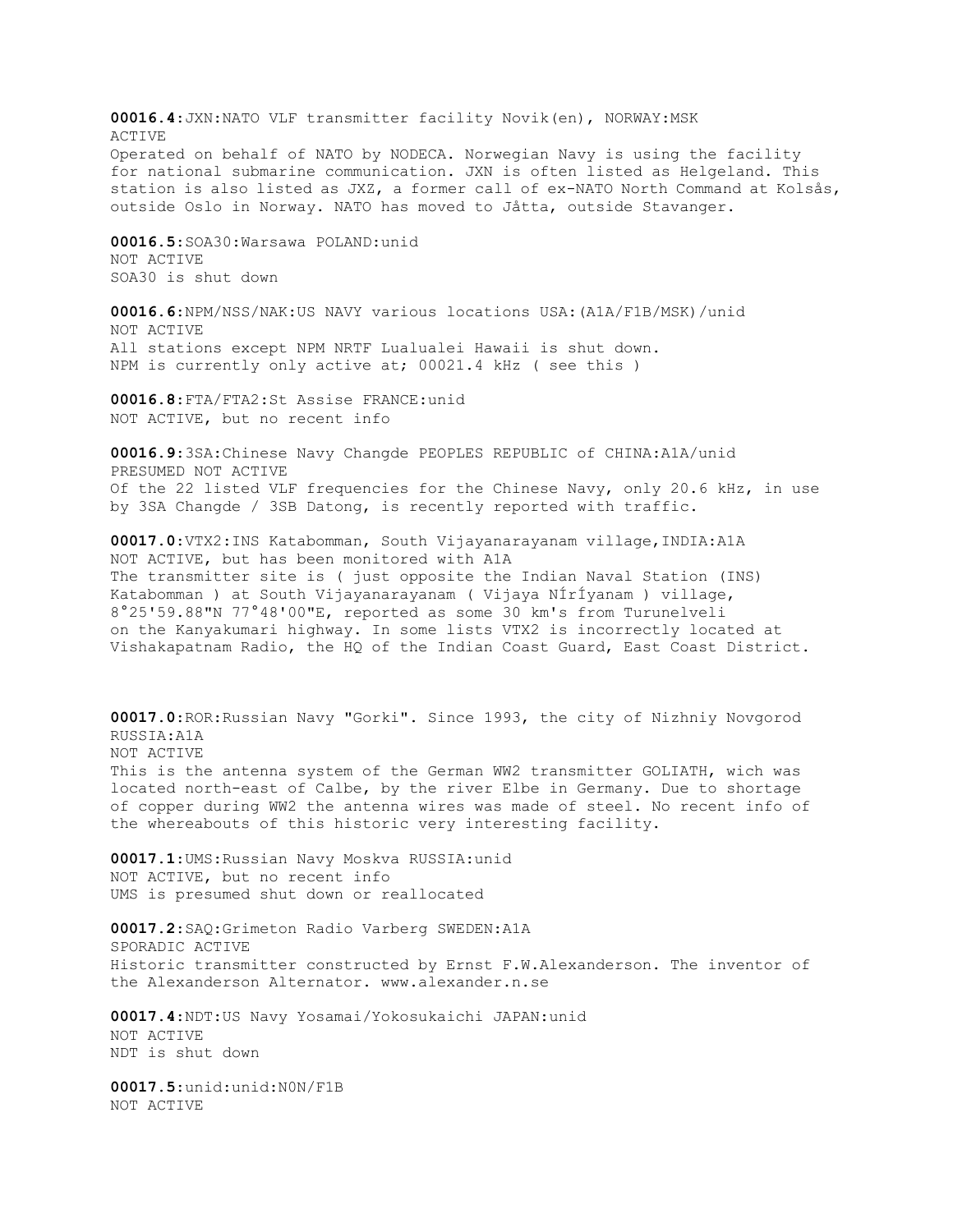this frequency was reported with F1B and N0N, april 2000 **00017.55**:HWU:French Navy Le Blanc FRANCE:unid NOT ACTIVE **00017.55:**unid:RDF'ed as a UK facility, poss. Rugby or Criggion:F1B MSK 50Hz NOT ACTIVE Monitored only once, 25/Jun/2001 from 1109-1155UTC with 5 separate msg's **00017.6:**SOA401:Warsawa, POLAND:unid NOT ACTIVE SOA401 is shut down **00017.6**:JXN:secondary frequency of NATO VLF transmitter facility Novik(en)NORWAY:MSK NOT ACTIVE Operated on behalf of NATO by NODECA. Norwegian Navy is using the facility for national submarine communication. JXN is often listed as Helgeland. This station is also listed as JXZ, a former call of ex-NATO North Command, at Kolsås, outside Oslo in Norway. NATO has moved to Jåtta, outside Stavanger. **00017.8**:NPM/NAA/NSS:US Navy various locations USA:MSK NOT ACTIVE NSS Annapolis is shut down, demolished and the antennas down NPM is currently only active at; 00021.4 kHz ( see this ) NAA is currently only active at; 00024.0 kHz ( see this ) **00017.9**:UBE(2)/unid:Russian Navy various sites RUSSIA/UZBEKISTAN:unid NOT ACTIVE UBE(2) Petrolovsk 52N59 158E59 unid Salar, Uzbekistan 41N22 69N22 **00017.9**:RDL(?):CIS MIL HQ Moskva VLF network,RUSSIA /UNID:N0N/A1A/F1B-T600 ACTIVE None of the transmitter sites, in this new net, are so far indentified. **00017.9**:unid:US NAVY TACAMO mobile worldwide:F1B-50Hz and 190Hz/MSK 400Hz and 800Hz BW ACTIVE This particular TACAMO frequency is nicknamed "Channel One" TACAMO is an acronym for; **TA**ke **C**harge **A**nd **M**ove **O**ut **00018.0**:unid:US NAVY TACAMO mobile worldwide:F1B-50Hz and 190Hz/MSK 400Hz and 800Hz BW NO INFO TACAMO is an acronym for; **TA**ke **C**harge **A**nd **M**ove **O**ut **00018.0**:NBA/NPL/NPG/NLK:US NAVY various locations USA:(A1A/F1B/MSK)/unid NOT ACTIVE All stations except NLK NRTF Jim Creek is shut down. NLK is currently only active at; 00024.8 kHz ( see this ) **00018.1**:RDL/RLO/RKS:CIS MIL HQ Moskva, VLF network,RUSSIA/OTHER:N0N/A1A/F1B-T600 75 Hz ACTIVE RDL is active from a number of transmitter sites, of wich these are indentified; RDL Krasnodar 45N24 38E09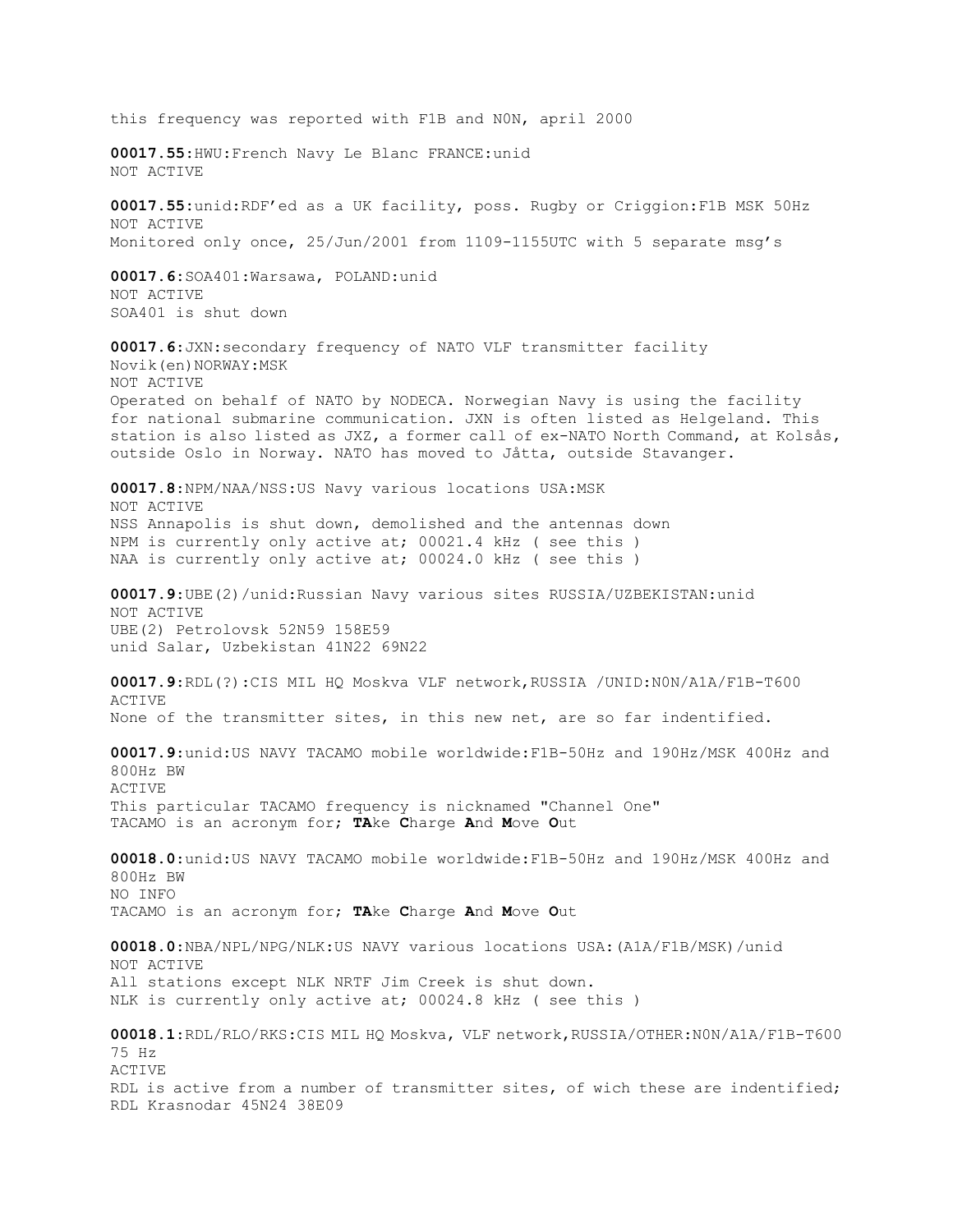RDL Nizhniy Novgorod 56N11 43E58 RDL Arkhangelsk 64N24 41E32 RDL Tashkent, Uzbekistan 41N19 69E15 RDL Molodechno, Belarus 54N26 26E48, is presumed shut down RDL ( Kaliningrad ? 54N45 20E30,coordinates and location according to preliminary RDF) RLO (Ryazan ?)54N60 39E71 RKS (Murmansk ?)68N58 33E04

Current, 24h transmission schedule: hh:28 - hh:38 - hh:48 - hh:49 - hh:58, with frequent, flash-override messages, in between using; A1A morse, FSK morse and F1B T600 75 Hz. This VLF net was recently, for some days, 24h continuously on air, with T600 idle between all scheduled messages.

**00018.1**:UFQE/RAU8/UPD/UPD8/UPP:Russian Navy various sites RUSSIA:unid NOT ACTIVE UFQE/RAU8, located near the nuclear test site, at Matotchkin Shar on Novaya Zemlya,are both presumed shut down or reallocated. UPD/UPD8/UPP; all located in the Murmansk area, on the Kola-peninsula, is presumed shut down or reallocated.

**00018.2**:VTX3:INS Katabomman, South Vijayanarayanam village,INDIA:A1A,MSK ACTIVE The transmitter site is ( just opposite the Indian Naval Station Katabomman ) at South Vijayanarayanam ( Vijaya NÍrÍyanam ) village, 8°25'59.88"N 77°48'00"E, reported as some 30 km's from Turunelveli on the Kanyakumari highway. In some lists VTX3 is incorrectly located at Vishakapatnam Radio, the HQ of the Indian Coast Guard, East Coast District. VTX3 has been monitored using very high speed A1A, morse.

**00018.2**:NSS:US Navy Annapolis USA:unid NOT ACTIVE NSS is shut down

**00018.2**:JJH:Japanese Navy, Kure, Japan:F1B 50Hz/unid PRESUMED NOT ACTIVE Of the VLF frequencies allocated to the Japanese Navy, only 00022.2 kHz(see this)is currently reported with traffic

**00018.3**:HWU:French Navy, Le Blanc, FRANCE:MSK ACTIVE After a long period of silence, this frequency has since 15/Nov/2001 been monitored with MSK 200Hz BW.

**00018.4**:NAD/NAH:US Navy Boston/New York USA:unid NOT ACTIVE NAD and NAH are both shut down

**00018.5**:DHO(35?):German Navy Ramsloh GERMANY:MSK NOT ACTIVE This location is known also as Rhauderfehn and Burlage On VLF the German Navy is currently only to be found at 00023.4 kHz (see this)

**00018.5**:NAA:US Navy NCTS Cutler Maine USA:MSK NOT ACTIVE NAA is currently only active at; 00024.0 kHz ( see this )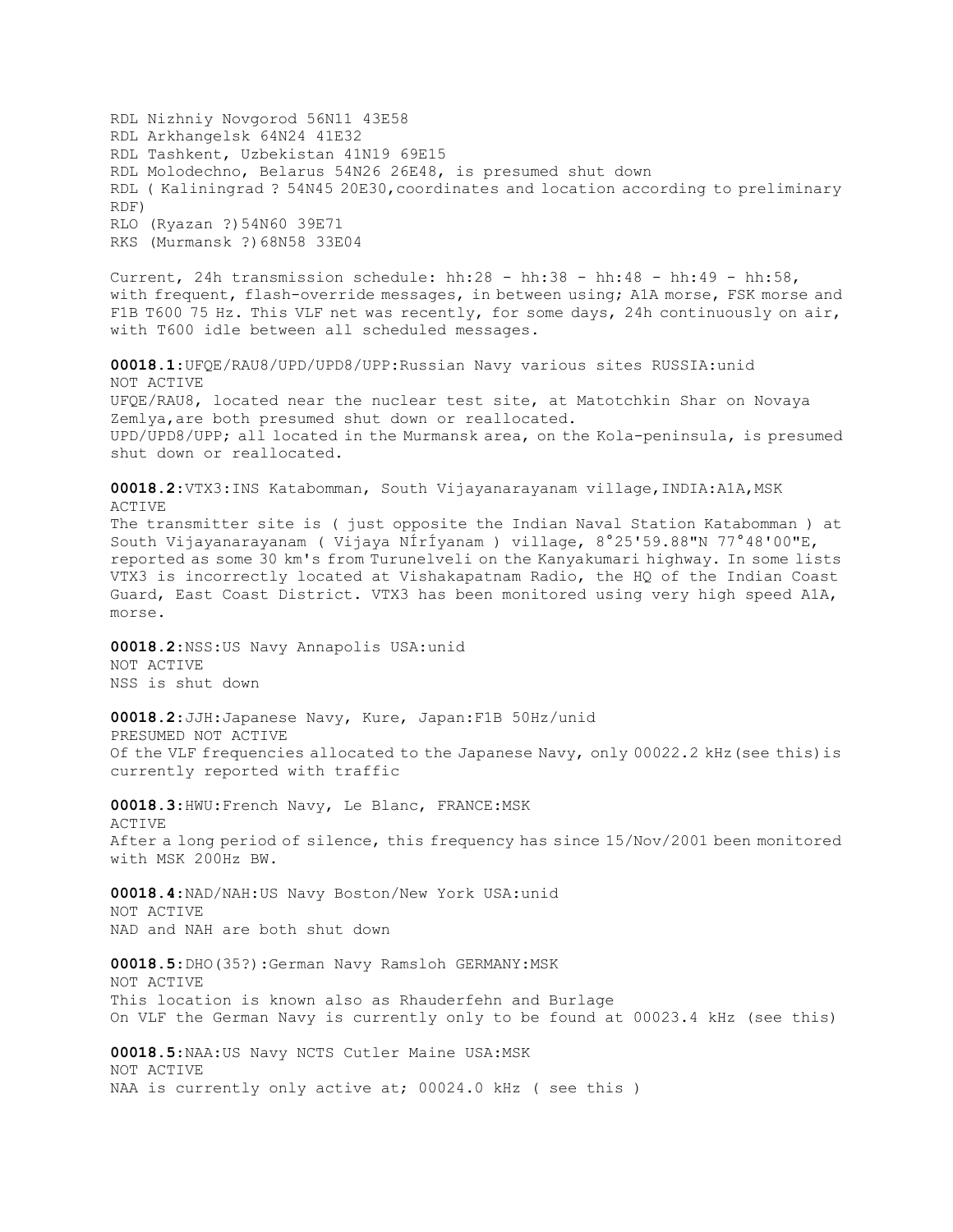**00018.6**:NAA/NHB/NPN/NPM/NLK/NPG/NEJ: US Navy various sites USA:unid NOT ACTIVE NHB/NPN/NPG/NEJ are all shut down NWC is currently only active at; 00018.9 kHz ( see this ) NPM is currently only active at; 00021.4 kHz ( see this ) NAA is currently only active at; 00024.0 kHz ( see this ) **00018.6**:unid:US NAVY TACAMO mobile worldwide:F1B-50Hz and 190Hz/MSK 400Hz and 800Hz BW NO INFO TACAMO is an acronym for; **TA**ke **C**harge **A**nd **M**ove **O**ut **00018.7**:JJI:Japanese Navy, Ebino, Japan:F1B 50Hz/unid PRESUMED NOT ACTIVE Of the VLF frequencies allocated to the Japanese Navy, only 00022.2 kHz(see this)is currently reported with traffic **00018.8**:NAD/NAH:US Navy Boston/New York USA:unid NOT ACTIVE NAD and NAH are both shut down **00018.9**:UMB:Russian Navy Rostov RUSSIA:unid PRESUMED NOT ACTIVE UMB Rostov 57N14 039E48, not to be mixed up with Rostov na Donu Possible reallocation of this facility for the CIS MIL HQ Moskva VLF network, (see 00018.9) **00018.9**:(RDL)/unid:CIS MIL HQ Moskva VLF network,RUSSIA /UNID:N0N/F1B-T600 ACTIVE None of the transmitter sites, on this new net frequency, so far indentified **00018.9**:RKS:CIS MIL HQ Moskva VLF network, possibly Murmansk, RUSSIA :A1A/F1B-T600 SPORADIC ACTIVE Monitored with both F1B T600 and with strategic code messages, using A1A morse. Example; xxx xxx rks rks 85668 ciklizaciÿ 8738 8953 **00018.98**:PKX:Jakarta Radio, Indonesia:unid NOT ACTIVE, NO FURTHER INFO **00019.0**:GQD:NATO VLF transmitter facility Anthorn, Cumbria UK:MSK NOT ACTIVE GQD is currently only operating on 00019.6 kHz (see this) 00019.0 is also found listed as GBR Rugby Radio, not verified **00019.0**:NPM/NSS:US navy NRTF Lualualei Hawaii and Annapolis, USA:unid NOT ACTIVE NSS is shut down NPM is currently only active at; 00021.4 kHz ( see this ) **00019.1**:JJI2:Japanese Navy, Ebino, Japan:F1B 50Hz/unid PRESUMED NOT ACTIVE Of the VLF frequencies allocated to the Japanese Navy, only 00022.2 kHz(see this)is currently reported with traffic **00019.2**:VTX4:INS Katabomman, South Vijayanarayanam village,INDIA:A1A NOT ACTIVE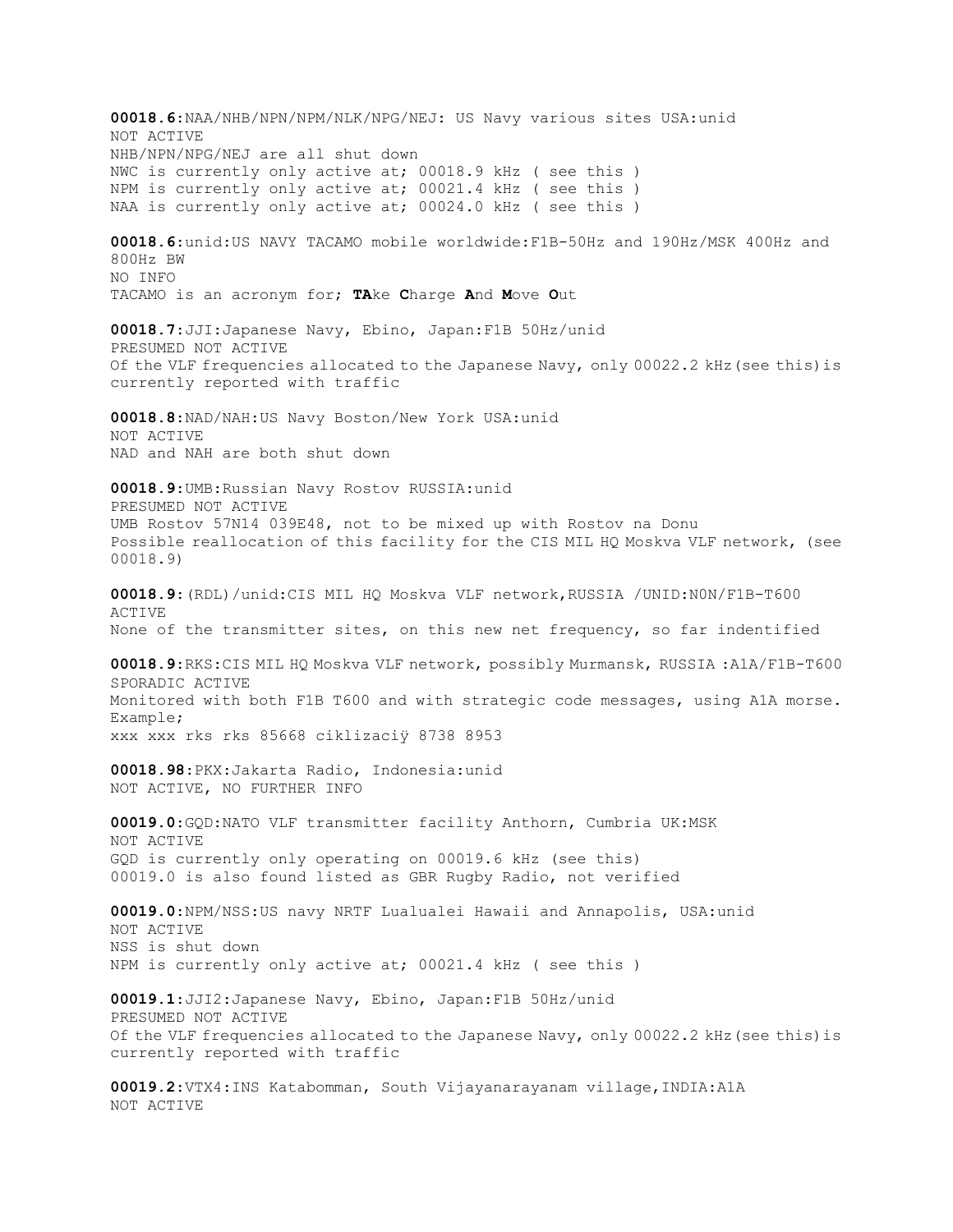The transmitter site is ( just opposite the Indian Naval Station Katabomman ) at South Vijayanarayanam ( Vijaya NÍrÍyanam ) village, 8°25'59.88"N 77°48'00"E, reported as some 30 km's from Turunelveli on the Kanyakumari highway. In some lists VTX4 is incorrectly located at Vishakapatnam Radio, the HQ of the Indian Coast Guard, East Coast District.

**00019.2**:SOA50:Warsawa POLAND:unid NOT ACTIVE SOA50 is shut down

**00019.3**:unid:US NAVY TACAMO mobile worldwide:F1B-50Hz and 190Hz/MSK 400Hz and 800Hz BW NO INFO TACAMO is an acronym for; **TA**ke **C**harge **A**nd **M**ove **O**ut

**00019.3**:ULK:Russian Navy, Panfilov, KAZAKHSTAN:unid NOT ACTIVE, no recent info ULK Panfilov, 43N22 77E07, is presumed shut down or reallocated.

**00019.3**:RFP8:Russian Navy, Povorothnyy RUSSIA:unid NOT ACTIVE, no recent info RFP8 Povorothnyy is presumed shut down or reallocated.

**00019.3**:UZX215:Russian Navy, Pereyezdnoye, UKRAINA:unid NOT ACTIVE, no recent info UZX215 Pereyezdnoye, 48N46 38E04, is presumed shut down or reallocated.

**00019.4**:UGE:Russian Navy, Arkhangelsk, RUSSIA:unid NOT ACTIVE UGE Arkhangelsk 64N63 40E48 is presumed shut down or reallocated.

**00019.5**:3SA:Chinese Navy, Changde, PEOPLES REPUBLIC of CHINA:A1A/unid PRESUMED NOT ACTIVE Of the 22 listed VLF frequencies for the Chinese Navy, only 00020.6 kHz, in use by 3SA Changde / 3SB Datong, is recently reported with traffic.

**00019.6**:GQD/(GBR/GBZ):NATO VLF transmitter facility Anthorn, Cumbria UK:MSK ACTIVE Currently only active frequency of GQD. By use of RDF, other UK transmitters also found active on this frequency

**00019.7**:UGE:Russian Navy, Arkhangelsk, RUSSIA:unid NOT ACTIVE UGE Arkhangelsk 64N63 40E48 is presumed shut down or reallocated

**00019.8**:NWC:US Navy NCS Harold E. Holt, North West Cape, AUSTRALIA:MSK ACTIVE Operated on behalf of US Navy by RAN. Royal Australian Navy is reported to be using the facility for national submarine communication. NISBS capable (Nato Interoperable Submarine Broadcast System)

**00019.8**:NPM/NLK/NPL/NPG:US NAVY various locations USA:MSK NOT ACTIVE All stations except NPM NRTF Lualualei Hawaii and NLK NRTF Jim Creek is shut down.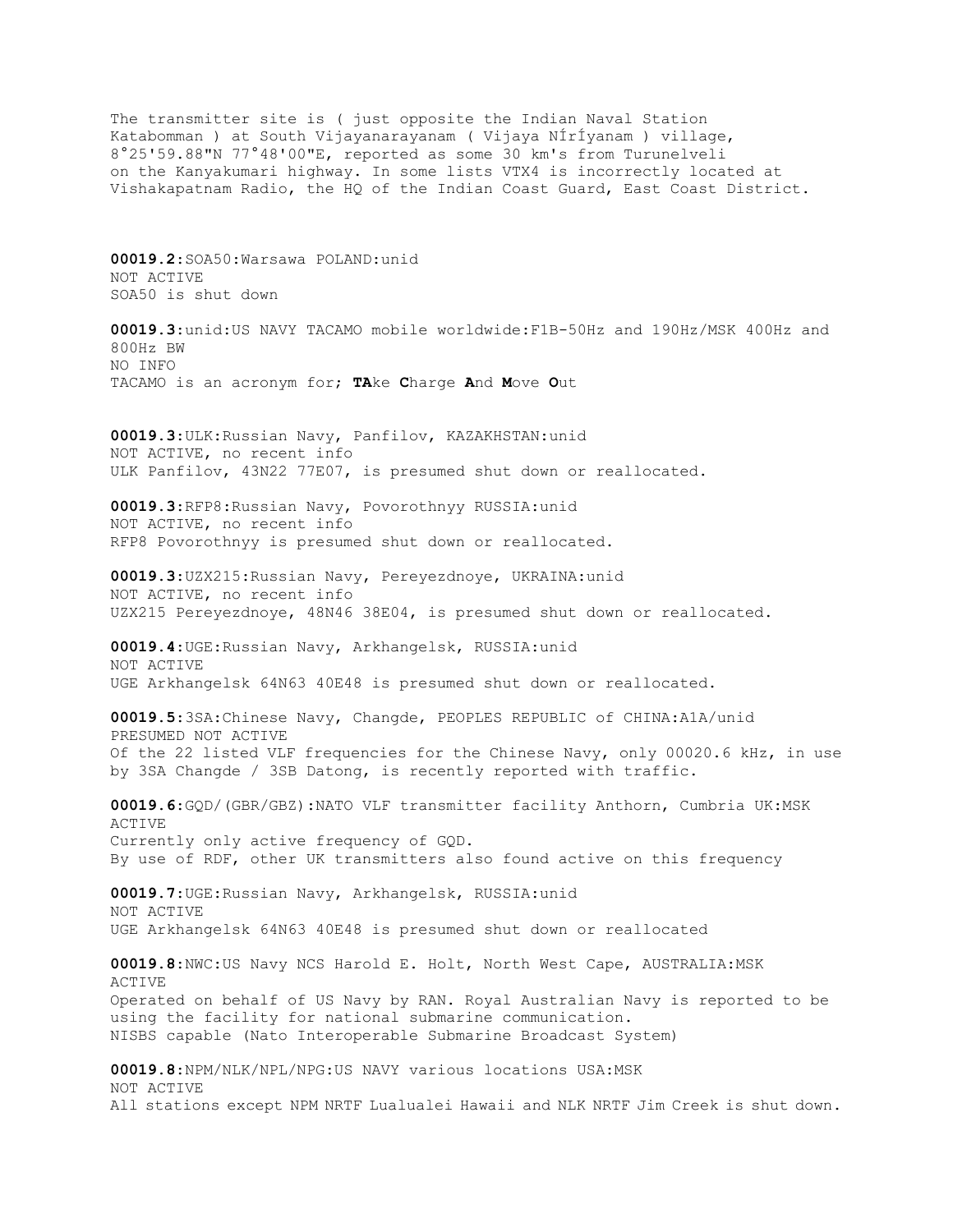NPM is currently only active at; 00021.4 kHz (see this) NLK is currently only active at; 00024.8 kHz (see this)

**00019.8**:TBA:Turkish Navy, Antalya 36N53 030E43, TURKEY:MSK NOT ACTIVE All TN traffic using VLF, most likely from TBB Bafa on 00026.7 kHz (see this)

**00019.9**:JJI:Japanese Navy, Ebino, Japan:F1B 50Hz/unid PRESUMED NOT ACTIVE Of the VLF frequencies allocated to the Japanese Navy, only 00022.2 kHz(see this)is currently reported with traffic

**00019.9**:WWVL:Standard frequency transmission, Ft. Collins, Colorado, USA: NOT ACTIVE WWVL Ft. Collins is shut down and their VLF time-signal service discontinued since July 1972.

## **RADIOSIGNALS IN THE RANGE; 20 - 25 kHz**

**00020.0**:WWVL:Standard frequency transmission, Ft. Collins, Colorado, USA: NOT ACTIVE WWVL Ft. Collins is shut down and their VLF time-signal service discontinued since July 1972.

**00020.0**:unid/(none?):VLF beacon, Amundsen/Scott South Pole base, ANTARCTIC:N0N/unid **ACTIVE** VLF beacon transmitter, located close to the south pole, run by STARLAB - Stanford University USA. Some of the equipment is from the, now off-air, beacon at Siple. [http://www-star.stanford.edu/~vlf/south\\_pole/south%20pole.htm](http://www-star.stanford.edu/~vlf/south_pole/south%20pole.htm)

**00020.2**:JJI:Japanese Navy, Ebino, Japan:F1B 50Hz/unid PRESUMED NOT ACTIVE Of the VLF frequencies allocated to the Japanese Navy, only 00022.2 kHz(see this) is currently reported with traffic

**00020.27**:ICV:NATO VLF transmitter facility, Isola di Tavolara, Sardegna, ITALY:MSK ACTIVE

**00020.3**:JJI:Japanese Navy, Ebino, Japan:F1B 50Hz/unid PRESUMED NOT ACTIVE Of the VLF frequencies allocated to the Japanese Navy, only 00022.2 kHz(see this)is currently reported with traffic

**00020.5**:3SA/3SB:Chinese Navy, Changde/Datong, PEOPLES REPUBLIC of CHINA:A1A/unid PRESUMED NOT ACTIVE Of the 22 listed VLF frequencies for the Chinese Navy, only 20.6 kHz, in use by 3SA Changde / 3SB Datong, is recently reported with traffic.

**00020.5**:RJH63/RJH66/RJH69/RJH77/RJH99/RAB99:Russian VLF TS, various loc.:N0N/F1B ACTIVE RJH63 Krasnodar 45N24 38E09 RUSSIA, winter 1131-1140 / summer 1031-1040 No operation on the 3.-13.-23. of each month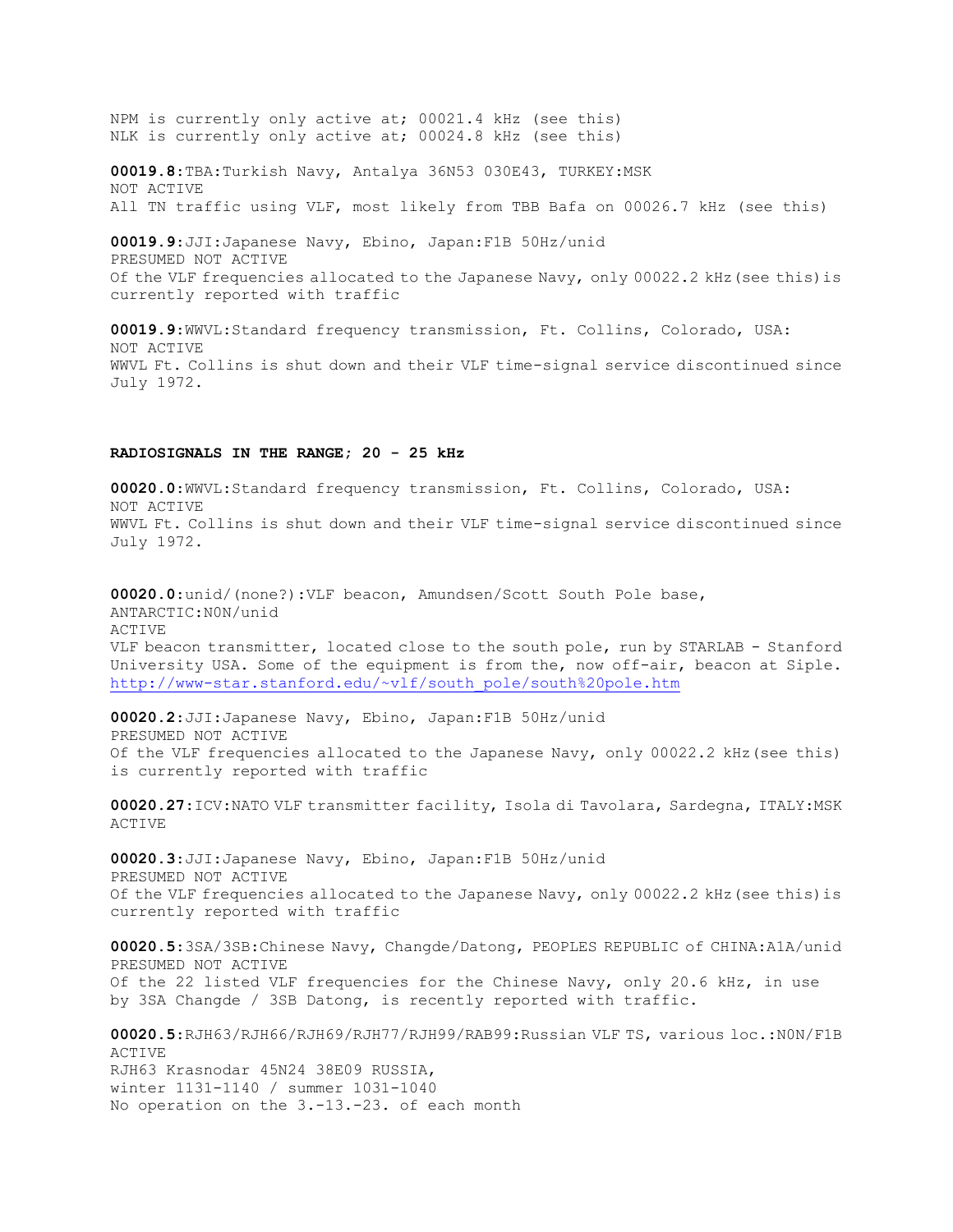RJH66 Bishkek 43N04 73E39 KYRGYZSTAN, winter (0441-0447),1041-1047 / summer 0341-0347, 0941-0947 No operation on the 6.-16.-26. of each month

RJH69 Molodechno 54N26 26E48 BELARUS winter 0741-0747 / summer 0641-0647 No operation on the 2.-12.-22. of each month

RJH77 Arkhangelsk 64N24 41E32 RUSSIA winter 0941-0947 / summer 0841-0847 No operation on the 4.-14.-24. of each month

RJH99 Nizhniy Novgorod 56N11 43E58 RUSSIA winter 0541-0547 / summer 0441-0447 No operation on the 8.-18.-28. of each month

RAB99 Khabarovsk 48N30 143E51 RUSSIA winter NOT VERIFIED / summer NOT VERIFIED No operation on the 10.-20.-30. of each month

At 00020.5 kHz the TS station RJH63 Krasnodar, is using a frequency and station exclusive, transmission sequence, ending with F1B (unid system) at hh:36 - hh:40.

All transmission times in UTC. These TS stations are nicknamed BETA.

**00020.6**:3SA/3SB:Chinese Navy, Changde/Datong, PEOPLES REPUBLIC of CHINA:A1A/F1B 50Hz/unid **ACTIVE** 3SA Changde, 25N02 111E40, is monitored using A1A morse. 3SB Datong, 39N36 103E20, no recent info. Frequency also active with F1B 50 Hz.

00020.76:ICV:NATO VLF transmitter facility, Isola di Tavolara, Sardegna, ITALY:MSK SPORADIC ACTIVE

**00020.9**:HWU:French Navy, Rosnay, FRANCE:MSK ACTIVE

**00021.0**:3SA:Chinese Navy, Changde, PEOPLES REPUBLIC of CHINA:A1A/unid PRESUMED NOT ACTIVE Of the 22 listed VLF frequencies for the Chinese Navy, only 20.6 kHz, in use by 3SA Changde / 3SB Datong, is recently reported with traffic.

**00021.05**:HWU:French Navy, Rosnay, FRANCE:MSK NO INFO

**00021.1**:RDL:CIS MIL HQ Moskva VLF network,RUSSIA/OTHER:N0N/A1A/F1B-T600 75 Hz **ACTIVE** Similar to the more active frequency 00018.1 kHz, are RDL at 00021.1 kHz operating from a number of transmitter sites, of wich these are indentified; RDL Krasnodar 45N24 38E09 RDL Tashkent, Uzbekistan 41N19 69E15 Currently no apparent transmission schedules.

Some lists report that RDL at 00021.1 kHz is located at Smolensk, 54:46:54N 32:02:24E, Russia. This is not verified and is possibly a mix-up with the HF activity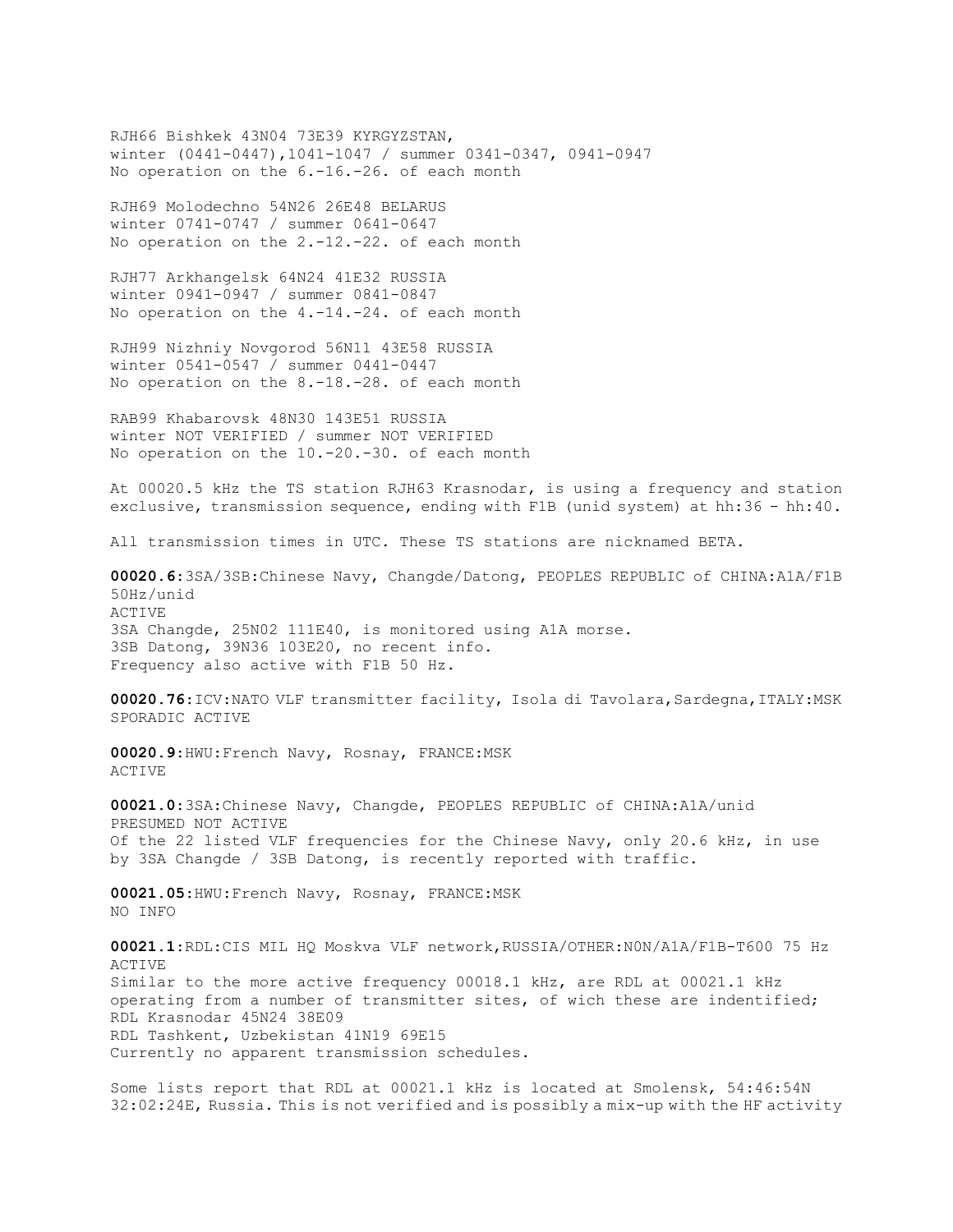of RDL.

**00021.1**:RJS:Russian Pacific Fleet HQ, Vladivostok, RUSSIA:A1A/F1B PRESUMED ACTIVE, but no recent info RJS Vladivostok 43N08 131E54, was as late as June 2001 monitored in Japan. **00021.1**:3SB:Chinese Navy, Datong, PEOPLES REPUBLIC of CHINA:A1A/unid PRESUMED NOT ACTIVE Of the 22 listed VLF frequencies for the Chinese Navy, only 20.6 kHz, in use by 3SA Changde / 3SB Datong, is recently reported with traffic. **00021.2**:JJI:Japanese Navy, Ebino, Japan:F1B 50Hz/unid PRESUMED NOT ACTIVE Of the VLF frequencies allocated to the Japanese Navy, only 00022.2 kHz(see this)is currently reported with traffic **00021.22**:GBR/GBZ/GQD:Royal Navy, various sites, UK:MSK NOT ACTIVE GBR Rugby Radio 52N22 001W11 GBZ Criggion 52N43 003W02 Powys, WALES, UK GQD NATO Anthorn 54N53 003W17 **00021.4**:NPM:US Navy NRTF Lualualei, Hawaii, USA:MSK ACTIVE NPM NRTF Lualualei is located near the west coast of the island of Ohau. This VLF facility, is also found in various lists, as NPM Pearl Harbour. 00021.4 kHz is currently the only frequency in use by NPM **00021.4**:NAA/NSS:US Navy Cutler/Annapolis USA:MSK NOT ACTIVE NSS is shut down NAA is currently only active at; 00024.0 kHz ( see this ) **00021.6**:3SB:Chinese Navy, Datong, PEOPLES REPUBLIC of CHINA:A1A/unid PRESUMED NOT ACTIVE Of the 22 listed VLF frequencies for the Chinese Navy, only 20.6 kHz, in use by 3SA Changde / 3SB Datong, is recently reported with traffic. **00021.75**:HWU:French Navy Le Blanc FRANCE:MSK ACTIVE **00021.8**:TBB:Turkish Navy, Antalya 36N53 030E43, TURKEY:MSK NOT ACTIVE All TN traffic most likely from TBB Bafa on 00026.7 kHz ( see this ) **00021.9**:JJI:Japanese Navy, Ebino, Japan:F1B 50Hz/unid PRESUMED NOT ACTIVE Of the VLF frequencies allocated to the Japanese Navy, only 00022.2 kHz(see this)is currently reported with traffic **00022.0**:3SA:Chinese Navy, Changde, PEOPLES REPUBLIC of CHINA:A1A/unid PRESUMED NOT ACTIVE Of the 22 listed VLF frequencies for the Chinese Navy, only 20.6 kHz, in use by 3SA Changde / 3SB Datong, is recently reported with traffic. **00022.2**:JJI:Japanese Navy, Ebino, Japan:F1B 50Hz/unid ACTIVE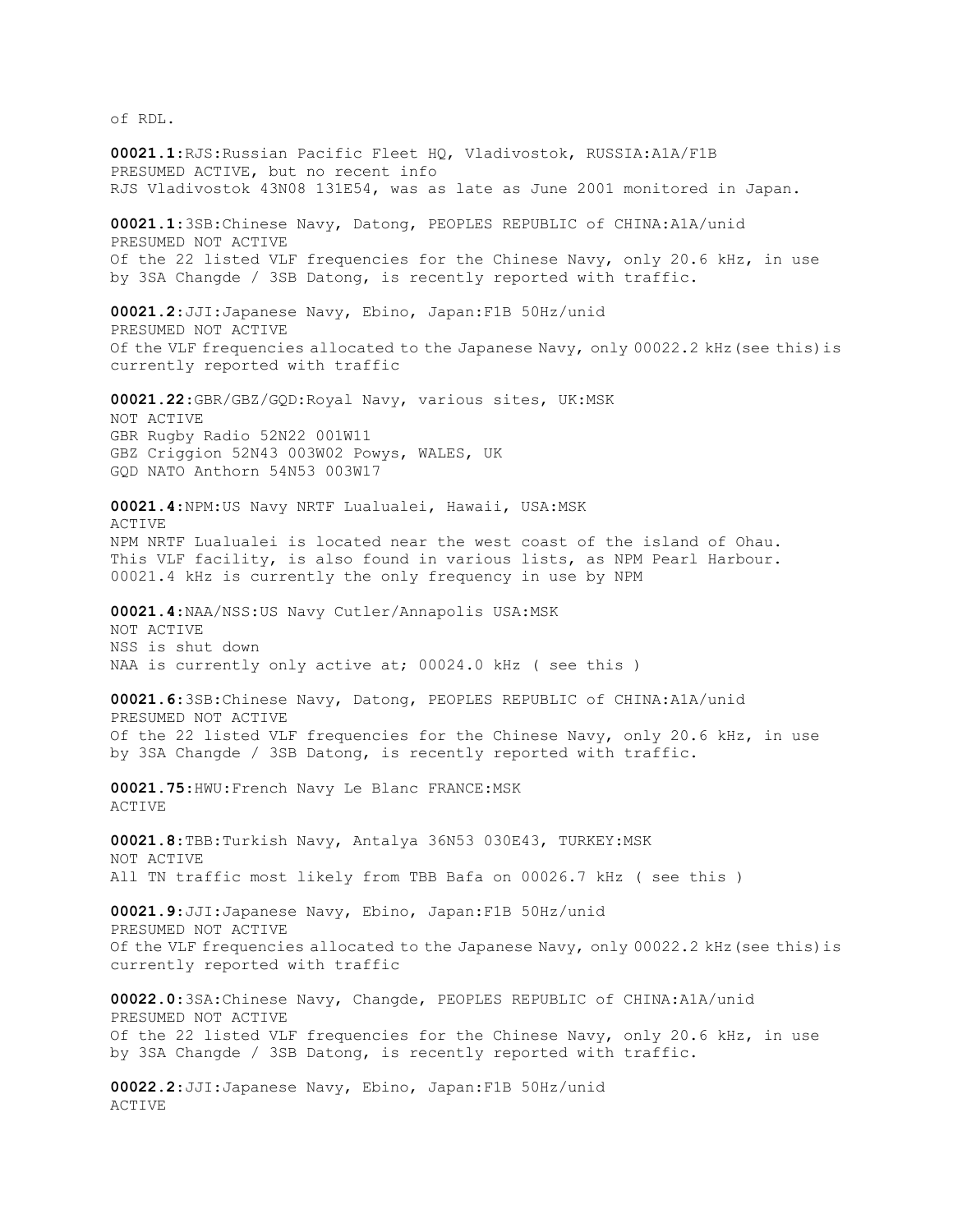**00022.3**:NWC/NAA/NLK/NPC/NSS/NPM:US Navy various sites,USA:MSK NOT ACTIVE NPC/NSS are both shut down NWC is currently only active at; 00019.8 kHz ( see this ) NPM is currently only active at; 00021.4 kHz ( see this ) NAA is currently only active at; 00024.0 kHz ( see this ) NLK is currently only active at; 00024.8 kHz ( see this ) **00022.5**:unid:Chinese Navy, Ya Xian, PEOPLES REPUBLIC of CHINA:unid PRESUMED NOT ACTIVE Of the 22 listed VLF frequencies for the Chinese Navy, only 20.6 kHz, in use by 3SA Changde / 3SB Datong, is recently reported with traffic. **00022.6**:unid:US NAVY TACAMO mobile worldwide:F1B-50Hz/190Hz/MSK 400Hz/800Hz BW NO INFO TACAMO is an acronym for; **TA**ke **C**harge **A**nd **M**ove **O**ut **00022.6**:HWU:HWU:French Navy Le Blanc FRANCE:MSK NOT ACTIVE **00022.7**:unid:Pakistani Navy, Karachi, PAKISTAN:unid NO RECENT INFO **00022.7**:unid:Bangladesh'ian Navy, Chittagong, BANGLADESH:unid NO RECENT INFO **00022.8**:NWC:US Navy NCS Harold E. Holt, Norh West Cape, AUSTRALIA:MSK NOT ACTIVE NWC is currently only active at; 00019.8 kHz ( see this ) Operated on behalf of US Navy by RAN. Royal Australian Navy is reported to be using the facility for national submarine communication. NISBS capable ( Nato Interoperable Submarine Broadcast System ) **00022.9**:JJI:Japanese Navy, Ebino, Japan:F1B 50Hz/unid PRESUMED NOT ACTIVE Of the VLF frequencies allocated to the Japanese Navy, only 00022.2 kHz(see this)is currently reported with traffic **00023.0**:RJH63/RJH66/RJH69/RJH77/RJH99/RAB99:Russian VLF TS, various loc.:N0N ACTIVE RJH63 Krasnodar 45N24 38E09 RUSSIA, winter 1126-1131 / summer 1026-1031 No operation on the 3.-13.-23. of each month RJH66 Bishkek 43N04 73E39 KYRGYZSTAN, winter (0435-0441),1035-1041 / summer 0335-0341, 0935-0941 RJH69 Molodechno 54N26 26E48 BELARUS winter 0735-0741 / summer 0635-0641 No operation on the 2.-12.-22. of each month RJH77 Arkhangelsk 64N24 41E32 RUSSIA winter 0935-0941 / summer 0835-0841 No operation on the 4.-14.-24. of each month RJH99 Nizhniy Novgorod 56N11 43E58 RUSSIA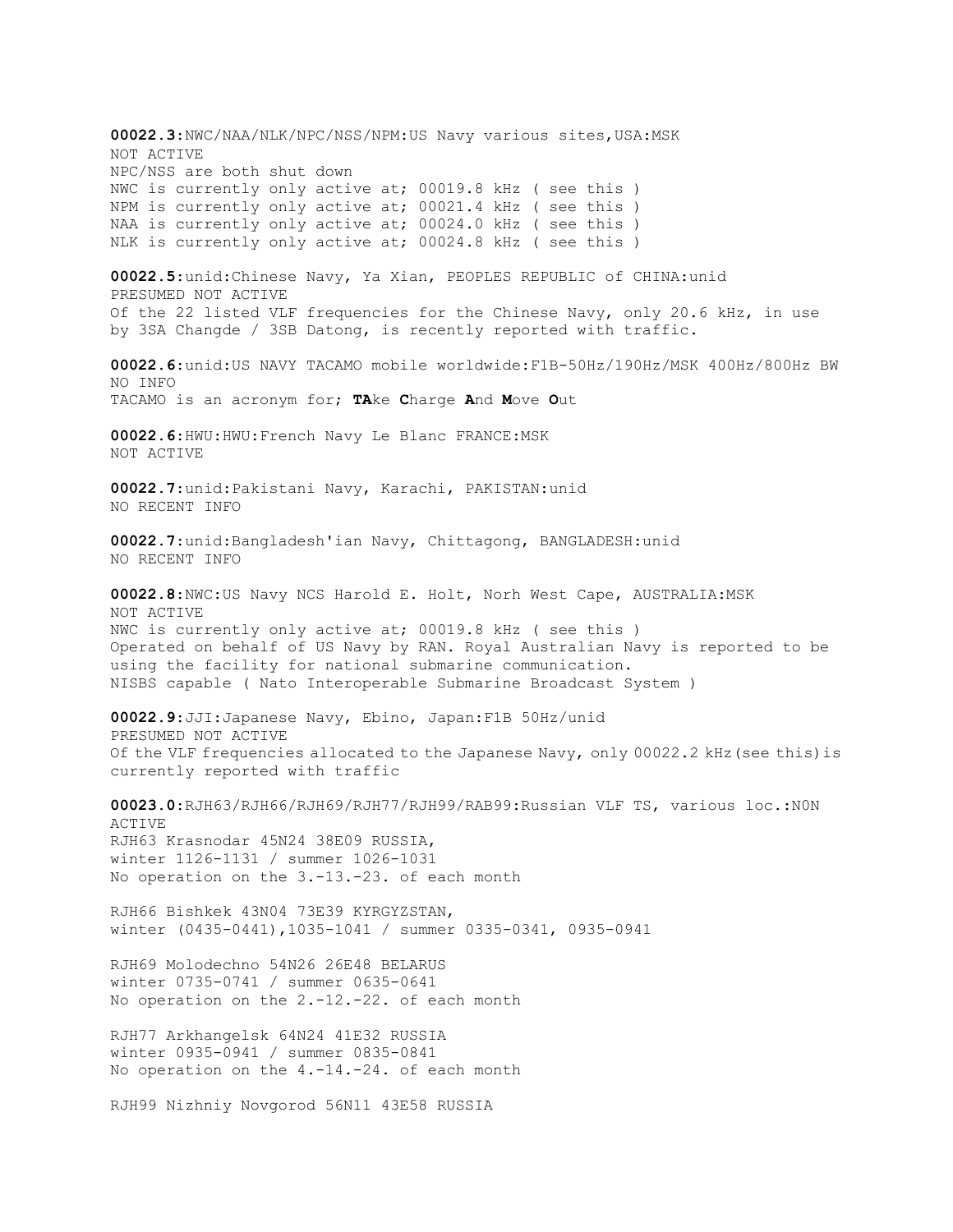winter 0535-0541 / summer 0435-0441 No operation on the 8.-18.-28. of each month RAB99 Khabarovsk 48N30 143E51 RUSSIA winter NOT VERIFIED / summer NOT VERIFIED No operation on the 10.-20.-30. of each month All transmission times in UTC. These TS stations are nicknamed BETA **00023.0**:UFQE/unid:Russian Navy various sites RUSSIA:unid NOT ACTIVE UFQE located near the nuclear test site, at Matotchkin Shar on Novaya Zemlya, is presumed shut down. unid Millerovo, located north-west of Krasnodar, is presumed shut down or reallocated. **00023.1**:unid:US NAVY TACAMO mobile worldwide:F1B-50Hz/190Hz/MSK 400Hz/800Hz BW NO INFO TACAMO is an acronym for; **TA**ke **C**harge **A**nd **M**ove **O**ut **00023.2**:unid:Russian Navy,Millerovo,RUSSIA:unid NOT ACTIVE Millerovo, located north-west of Krasnodar, is presumed shut down or reallocated. **00023.3**:JJI:Japanese Navy, Ebino, Japan:F1B 50Hz/unid PRESUMED NOT ACTIVE Of the VLF frequencies allocated to the Japanese Navy, only 00022.2 kHz(see this)is currently reported with traffic **00023.4**:DHO38:NATO VLF transmitter facility, Rhauderfehn, GERMANY:(A1A)/MSK ACTIVE This location is known also as Saterland-Ramsloh and Burlage Operated on behalf of NATO by the German Navy (Bundesmarine). The German Navy are presumed to be using the facility, for national submarine communication. DHO38 was during autumn 2001, observed using A1A morse. **00023.4**:NPM:US Navy NRTF Lualualei, Hawaii, USA:MSK NOT ACTIVE NPM NRTF Lualualei is located, near the west coast of the island of Ohau. This transmitter facility, is also found in various lists, as NPM Pearl Harbour. NPM is currently only active at; 00021.4 kHz ( see this ) **00023.4**:JJI:Japanese Navy, Ebino, Japan:F1B 50Hz/unid PRESUMED NOT ACTIVE Of the VLF frequencies allocated to the Japanese Navy, only 00022.2 kHz(see this)is currently reported with traffic **00023.6:LPZ**:Trelew Radio, Patasonia, Argentina:unid NOT ACTIVE This was most likely the pre-Omega F site, at Golfo Nuevo, 40 km outside Trelew. Very interesting images of the demolition of the Omega F tower in 1998, is found here:<http://www.controlled-demolition.com/cdi.html> **0024.0**:NAA:US NAVY NCTS Cutler, Maine, USA:MSK ACTIVE 00024.0 kHz is currently the only frequency in use by NAA Cutler. NISBS capable ( Nato Interoperable Submarine Broadcast System )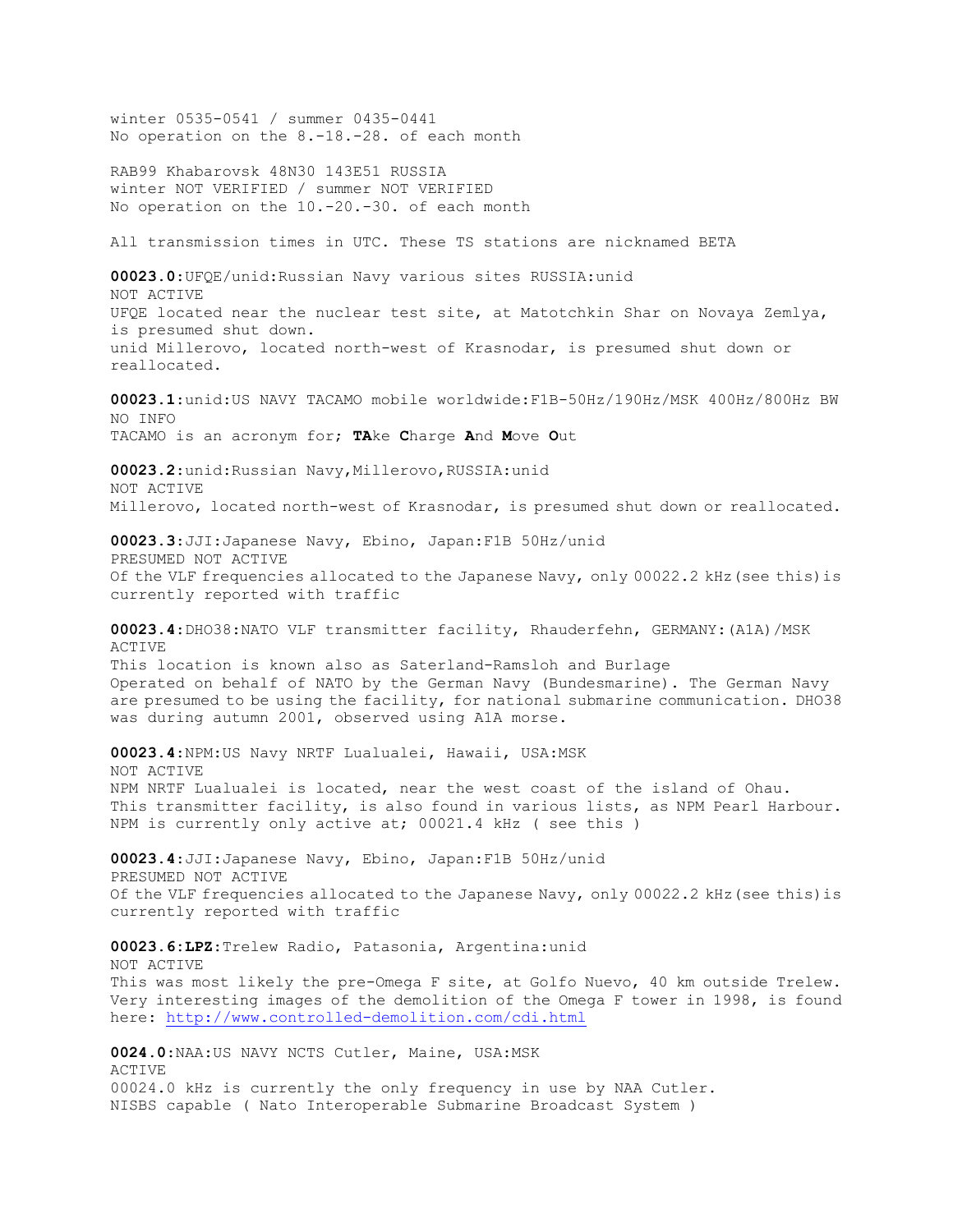**00024.0**:NPM/NBA/NSS/NLK:US Navy various sites,USA:MSK NOT ACTIVE NBA/NSS are both shut down NPM is currently only active at; 00021.4 kHz ( see this ) NLK is currently only active at; 00024.8 kHz ( see this ) **00024.3**:RTF6:Russian Navy, Sarpa, GEORGIA:unid MOT ACTIVE RTF6 Sarpa, 47N04 45E30, (located in the Adzharia territory, very close to the Turkish border) is presumed shut down or reallocated. **00024.5**:unid:Chinese Navy, Quingdao, PEOPLES REPUBLIC of CHINA:unid PRESUMED NOT ACTIVE Of the 22 listed VLF frequencies for the Chinese Navy, only 20.6 kHz, in use by 3SA Changde / 3SB Datong, is recently reported with traffic. **00024.8**:NLK:US NAVY NRTF Jim Creek, Arlington, Washington USA:MSK ACTIVE 00024.8 kHz is currently the only frequency in use by NLK. This VLF facility, is also found in various lists, as NPM Oso, Washington.

#### TX by Continental Electronics Corp.

#### **RADIOSIGNALS IN THE RANGE; 25 - 30 kHz**

**00025.0**:RJH63/RJH66/RJH69/RJH77/RJH99/RAB99:Russian VLF TS, various loc.:N0N/A1A/A9 ACTIVE RJH63 Krasnodar 45N24 38E09 RUSSIA, winter 1100-1120 / summer 1000-1020 ID using A1A morse at 1106 /1006 No operation on the 3.-13.-23. of each month

RJH66 Bishkek 43N04 73E39 KYRGYZSTAN, winter (0400-0425),1000-1025 / summer 0300-0325, 0900-0925 ID using A1A morse at 0406,1006/0306,0906 No operation on the 6.-16.-26. of each month

RJH69 Molodechno 54N26 26E48 BELARUS winter 0700-0725 / summer 0600-0625 ID using A1A morse at 0706/0606 No operation on the 2.-12.-22. of each month

RJH77 Arkhangelsk 64N24 41E32 RUSSIA winter 0900-0925 / summer 0800-0825 ID using A1A morse at 0906/0806 No operation on the 4.-14.-24. of each month

RJH99 Nizhniy Novgorod 56N11 43E58 RUSSIA winter 0500-0525 / summer 0400-0425 ID using A1A morse at 0506/0406 No operation on the 8.-18.-28. of each month

RAB99 Khabarovsk 48N30 143E51 RUSSIA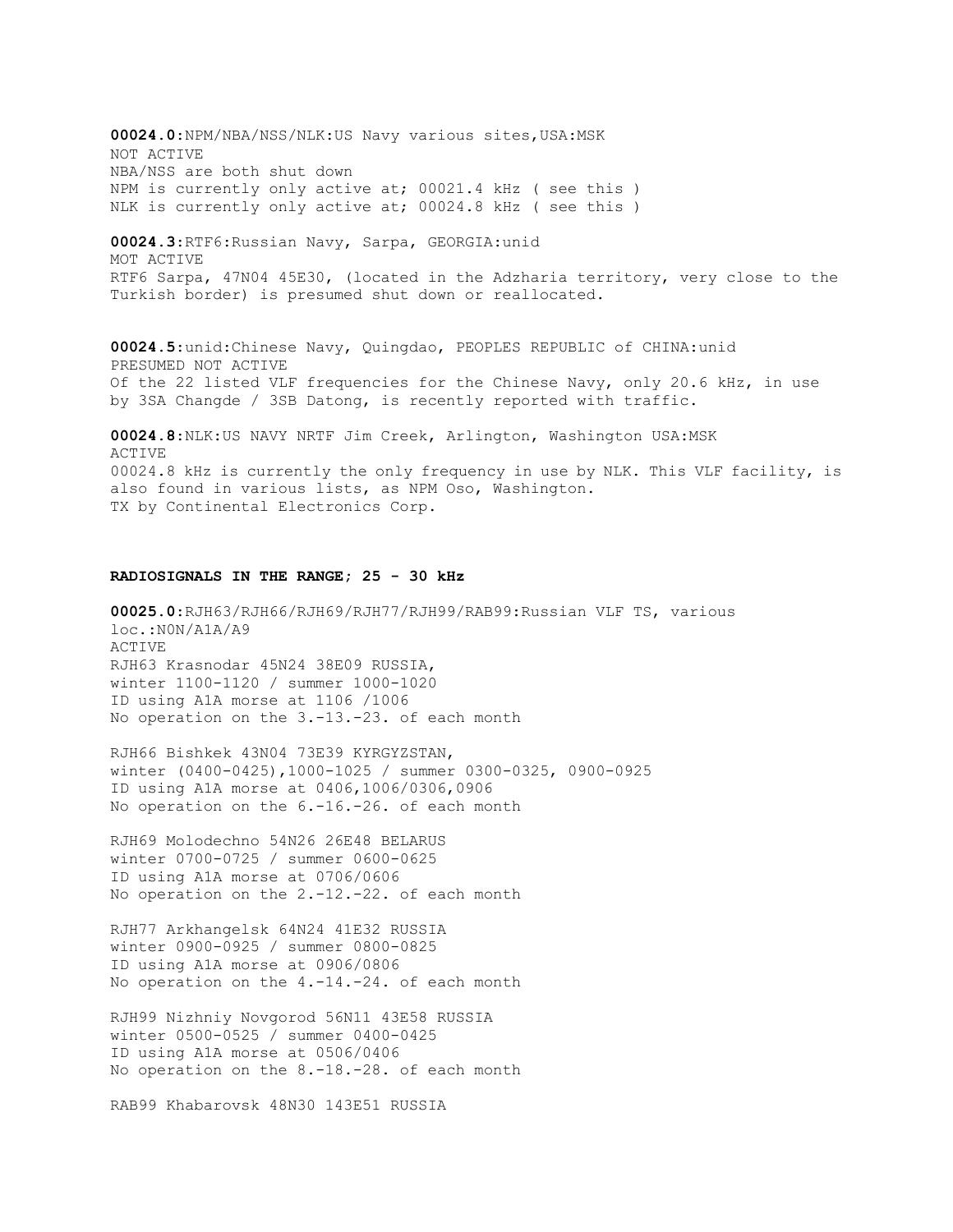winter NOT VERIFIED / summer NOT VERIFIED ID using A1A morse at XX06 No operation on the 10.-20.-30. of each month

All transmission times in UTC. These TS stations are nicknamed BETA

**00025.0**:PWB:Brazilian Navy, Belem Radio, Belem, BRAZIL:unid REPORTED AS ACTIVE, but no on-air verification

**00025.1**:RJH63/RJH66/RJH69/RJH77/RJH99/RAB99:Russian VLF TS, various loc.:N0N/A1A ACTIVE RJH63 Krasnodar 45N24 38E09 RUSSIA, winter 1120-1123 / summer 1020-1023 No operation on the 3.-13.-23. of each month

RJH66 Bishkek 43N04 73E39 KYRGYZSTAN, winter (0425-0430),1025-1030 / summer 0325-0330, 0925-0930 No operation on the 6.-16.-26. of each month

RJH69 Molodechno 54N26 26E48 BELARUS winter 0725-0730 / summer 0625-0630 No operation on the 2.-12.-22. of each month

RJH77 Arkhangelsk 64N24 41E32 RUSSIA winter 0925-0930 / summer 0825-0830 No operation on the 4.-14.-24. of each month

RJH99 Nizhniy Novgorod 56N11 43E58 RUSSIA winter 0525-0530 / summer 0425-0430 No operation on the 8.-18.-28. of each month

RAB99 Khabarovsk 48N30 143E51 RUSSIA winter NOT VERIFIED / summer NOT VERIFIED No operation on the 10.-20.-30. of each month

All transmission times in UTC. These TS stations are nicknamed BETA

**00025.2**:NML4:US Navy LaMoure, North Dakota, USA:MSK ACTIVE LaMoure is located in Lamoure County, south of Jamestown, between Edgeley and Verona on Highway 13, on the banks of James River near Lake La Moure Recreation Area. Ex-Omega D. NISBS capable ( Nato Interoperable Submarine Broadcast System  $\lambda$ 

**00025.2**:NOV:US NAVY TACAMO LANT, mobile Atlantic Ocean:F1B-50Hz/190Hz/MSK 400Hz/800Hz BW NO INFO TACAMO is an acronym for; **TA**ke **C**harge **A**nd **M**ove **O**ut

**00025.3**:NAA:US NAVY NCTS Cutler, Maine, USA:MSK NOT ACTIVE NAA is currently only active at; 00024.0 kHz ( see this ) NISBS capable ( Nato Interoperable Submarine Broadcast System )

**00025.5**:3SB:Chinese Navy, Datong, PEOPLES REPUBLIC of CHINA:A1A/unid PRESUMED NOT ACTIVE Of the 22 listed VLF frequencies for the Chinese Navy, only 20.6 kHz, in use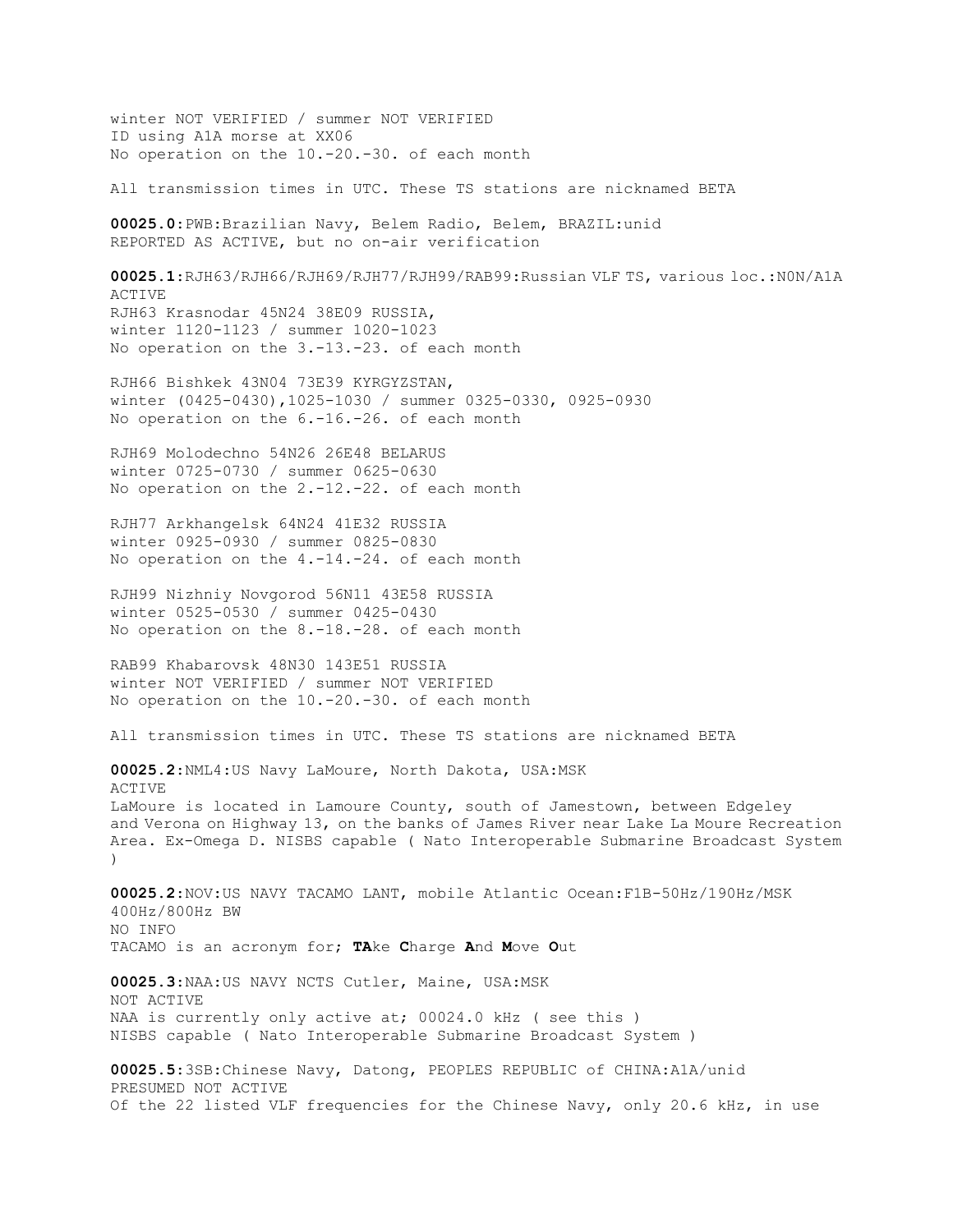by 3SA Changde / 3SB Datong, is recently reported with traffic.

**00025.5**:RJH63/RJH66/RJH69/RJH77/RJH99/RAB99:Russian VLF TS, various loc.:N0N/A1A ACTIVE RJH63 Krasnodar 45N24 38E09 RUSSIA, winter 1123-1126 / summer 1023-1026 No operation on the 3.-13.-23. of each month

RJH66 Bishkek 43N04 73E39 KYRGYZSTAN, winter (0430-0435),1030-1035 / summer 0330-0335, 0930-0935 No operation on the 6.-16.-26. of each month

RJH69 Molodechno 54N26 26E48 BELARUS winter 0730-0735 / summer 0630-0635 No operation on the 2.-12.-22. of each month

RJH77 Arkhangelsk 64N24 41E32 RUSSIA winter 0930-0935 / summer 0830-0835 No operation on the 4.-14.-24. of each month

RJH99 Nizhniy Novgorod 56N11 43E58 RUSSIA winter 0530-0535 / summer 0430-0435 No operation on the 8.-18.-28. of each month

RAB99 Khabarovsk 48N30 143E51 RUSSIA winter NOT VERIFIED / summer NOT VERIFIED No operation on the 10.-20.-30. of each month

All transmission times in UTC. These TS stations are nicknamed BETA

**00025.6**:NOV:US NAVY TACAMO LANT, mobile Atlantic Ocean:F1B-50Hz/190Hz/MSK 400Hz/800Hz BW NO INFO TACAMO is an acronym for; **TA**ke **C**harge **A**nd **M**ove **O**ut

**00025.7**:RFR6:Russian Navy, Pioner Sovkhoz, RUSSIA:unid NOT ACTIVE RFR6 Pioner Sovkhoz 53N11 49E46 is presumed shut down or reused Pioner Sovkhoz is located near the small town Musorka, 20 km NW of Samara. (not far from the NDB site Smyshlayevka, - ND 190 kHz ) A "sovchoz", pronounce "Sovkhoz" is derived from SOVietskoye CHOZiainstvo, a state owned farm.

**00025.8**:NAA/NSS: US Navy, NCTS Cutler/Annapolis, USA:MSK NOT ACTIVE NSS is shut down NAA is currently only active at; 00024.0 kHz ( see this )

**00026.1**:NPM/NLK/NPG/NEJ:US Navy various sites,USA:MSK NOT ACTIVE NPG/NEJ are both shut down NPM is currently only active at; 00021.4 kHz ( see this ) NLK is currently only active at; 00024.8 kHz ( see this )

**00026.2**:NJB:US NAVY TACAMO PAC, mobile Pacific Ocean:F1B-50Hz/190Hz/MSK 400Hz/800Hz BW NO INFO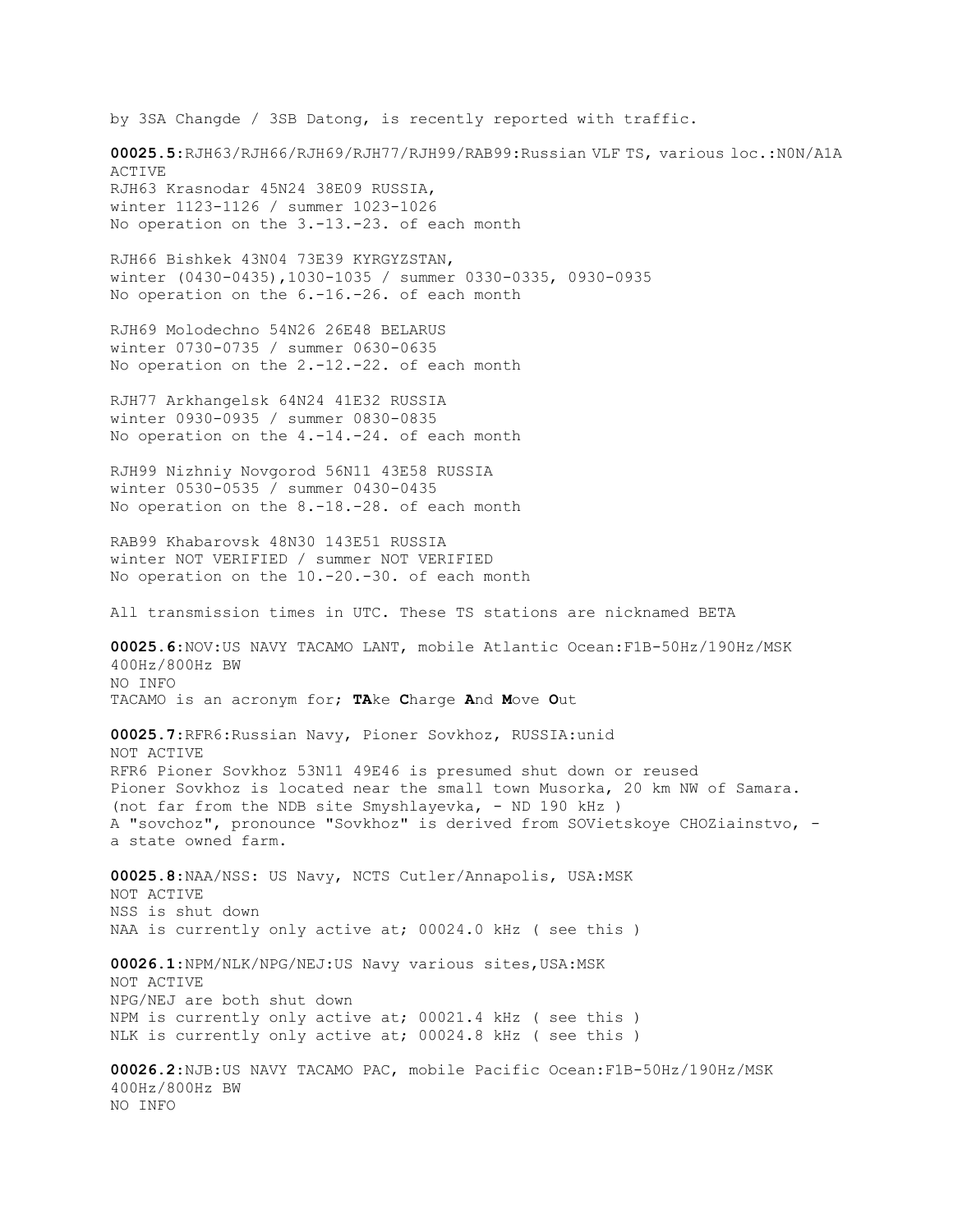TACAMO is an acronym for; **TA**ke **C**harge **A**nd **M**ove **O**ut **00026.2**:NOV:US NAVY TACAMO LANT, mobile Atlantic Ocean:F1B-50Hz/190Hz/MSK 400Hz/800Hz BW NO INFO TACAMO is an acronym for; **TA**ke **C**harge **A**nd **M**ove **O**ut **00026.3**:NJB:US NAVY TACAMO PAC, mobile Pacific Ocean:F1B-50Hz/190Hz/MSK 400Hz/800Hz BW NO INFO TACAMO is an acronym for; **TA**ke **C**harge **A**nd **M**ove **O**ut **00026.5**:3SR:Chinese Navy, Fuzhou, PEOPLES REPUBLIC of CHINA:unid PRESUMED NOT ACTIVE Of the 22 listed VLF frequencies for the Chinese Navy, only 20.6 kHz, in use by 3SA Changde / 3SB Datong, is recently reported with traffic. **00026.6**:CAA2A:Chilean Navy, Santiago /(Punta Arenas ? ), CHILE:unid NO RECENT INFO **00026.7**:TBB:Turkish Navy, Bafa 37N25 27E33, TURKEY:MSK ACTIVE **00026.8**:NAU:US Navy NRTF Aguada, Puerto Rico, USA:MSK NOT ACTIVE NAU NRTF Aguada, is shut down on VLF. Operational at LF, 00040.75 kHz **00026.9**:NOV:US NAVY TACAMO LANT, mobile Atlantic Ocean:F1B-50Hz/190Hz/MSK 400Hz/800Hz BW NO INFO TACAMO is an acronym for; **TA**ke **C**harge **A**nd **M**ove **O**ut **00027.0**:RCV:Russian Navy, Rostov na Donu, RUSSIA:unid NOT ACTIVE RCV Rostov na Donu 47N18 39E48 is presumed shut down or reused **00027.0**:NAU/NWC:US Navy Aguada/Harold E. Holt, USA/AUSTRALIA:MSK NOT ACTIVE NAU NRTF Aguada, is shut down on VLF. Operational at LF, 00040.75 kHz NWC is currently only active at; 00019.8 kHz ( see this ) **00027.0**:unid:US NAVY TACAMO, mobile worldwide:F1B-50Hz/190Hz/MSK 400Hz/800Hz BW NO INFO TACAMO is an acronym for; **TA**ke **C**harge **A**nd **M**ove **O**ut **00027.0**:KS2XAL:TCOM L.P, Elizabeth City, North Carolina, USA:unid NO RECENT INFO TCOM performed VLF longwire-antenna tests, at the former Weeksville Naval Air Station, using a tethered balloon. **00027.0**:FTA27: St Assise, FRANCE NO RECENT INFO **00027.2**:unid:US NAVY TACAMO, mobile worldwide:F1B-50Hz/190Hz/MSK 400Hz/800Hz BW NO INFO TACAMO is an acronym for; **TA**ke **C**harge **A**nd **M**ove **O**ut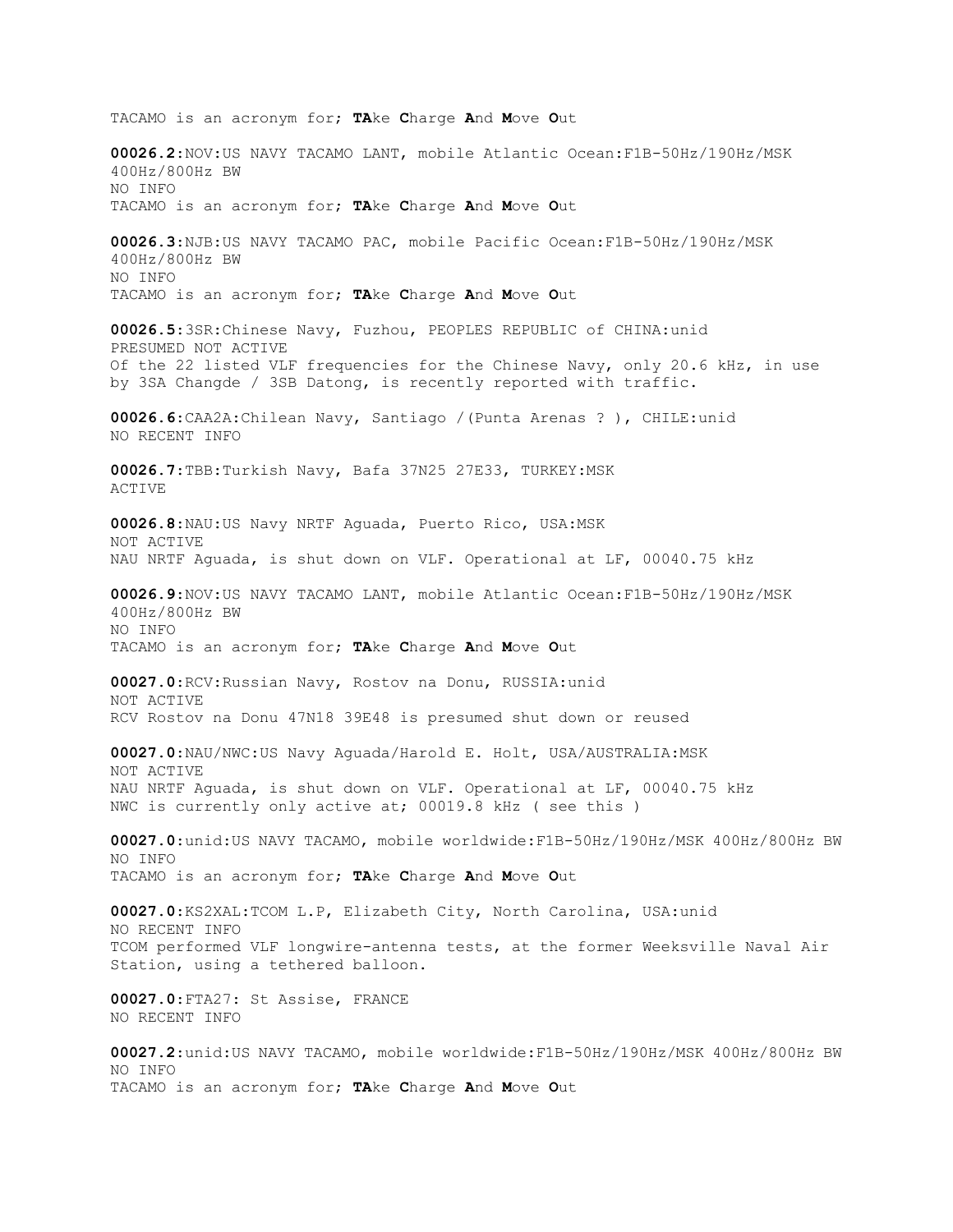**00027.3**:RDL:CIS MIL HQ Moskva VLF network,RUSSIA:N0N/A1A/F1B-T600 75 Hz PRESUMED ACTIVE, but no recent info This RDL station is presumed located in the far-east or arctic RUSSIA. The station was previously using a hh:09 – hh:19 – hh:29 – hh:59 schedule. No regular transmissions at hh:39 and hh:49. Frequent flash-override messages, in-between the scheduled transmission times, using FSK 75Hz morse. **00027.5**:NAU:US Navy NRTF Aguada, Puerto Rico, USA:MSK NOT ACTIVE NAU NRTF Aguada, is shut down on VLF. Operational at LF, 00040.75 kHz **00027.5**:unid:US NAVY TACAMO, mobile worldwide:F1B-50Hz/190Hz/MSK 400Hz/800Hz BW NO INFO TACAMO is an acronym for; **TA**ke **C**harge **A**nd **M**ove **O**ut **00027.5**:EWC4:Russian Navy, Vladivostok, RUSSIA:unid NOT ACTIVE EWC4 Vladivostok 43N08 131E54 is presumed shut down or reused **00027.6**:NOV:US NAVY TACAMO LANT, mobile Atlantic Ocean:F1B-50Hz/190Hz/MSK 400Hz/800Hz BW NO INFO TACAMO is an acronym for; **TA**ke **C**harge **A**nd **M**ove **O**ut **00027.7**:3SB:Chinese Navy, Datong, PEOPLES REPUBLIC of CHINA:A1A/unid PRESUMED NOT ACTIVE Of the 22 listed VLF frequencies for the Chinese Navy, only 20.6 kHz, in use by 3SA Changde / 3SB Datong, is recently reported with traffic. **00027.7**:unid:US NAVY TACAMO, mobile worldwide:F1B-50Hz/190Hz/MSK 400Hz/800Hz BW NO INFO TACAMO is an acronym for; **TA**ke **C**harge **A**nd **M**ove **O**ut **00027.9**:NJB:US NAVY TACAMO PAC, mobile Pacific Ocean:F1B-50Hz/190Hz/MSK 400Hz/800Hz BW NO INFO TACAMO is an acronym for; **TA**ke **C**harge **A**nd **M**ove **O**ut **00028.0**:DHO:German Navy Burlage GERMANY:MSK NOT ACTIVE This location is known also as Rhauderfehn and (Satherland)- Ramsloh On VLF the German Navy is currently only to be found at 00023.4 kHz (see this) **00028.0**:3SB/3SQ:Chinese Navy, Datong/Ningbo,PEOPLES REPUBLIC of CHINA:unid PRESUMED NOT ACTIVE Of the 22 listed VLF frequencies for the Chinese Navy, only 20.6 kHz, in use by 3SA Changde / 3SB Datong, is recently reported with traffic. **00028.0**:unid/unid:Chinese Navy,Zhanjiang/Qingdao,PEOPLES REPUBLIC of CHINA:unid PRESUMED NOT ACTIVE Of the 22 listed VLF frequencies for the Chinese Navy, only 20.6 kHz, in use by 3SA Changde / 3SB Datong, is recently reported with traffic. **00028.5**:NAU/NPN/NPL:US Navy various sites, USA:unid NOT ACTIVE NPN and NPL are boyj shut down NAU NRTF Aguada, is shut down on VLF. Operational at LF, 00040.75 kHz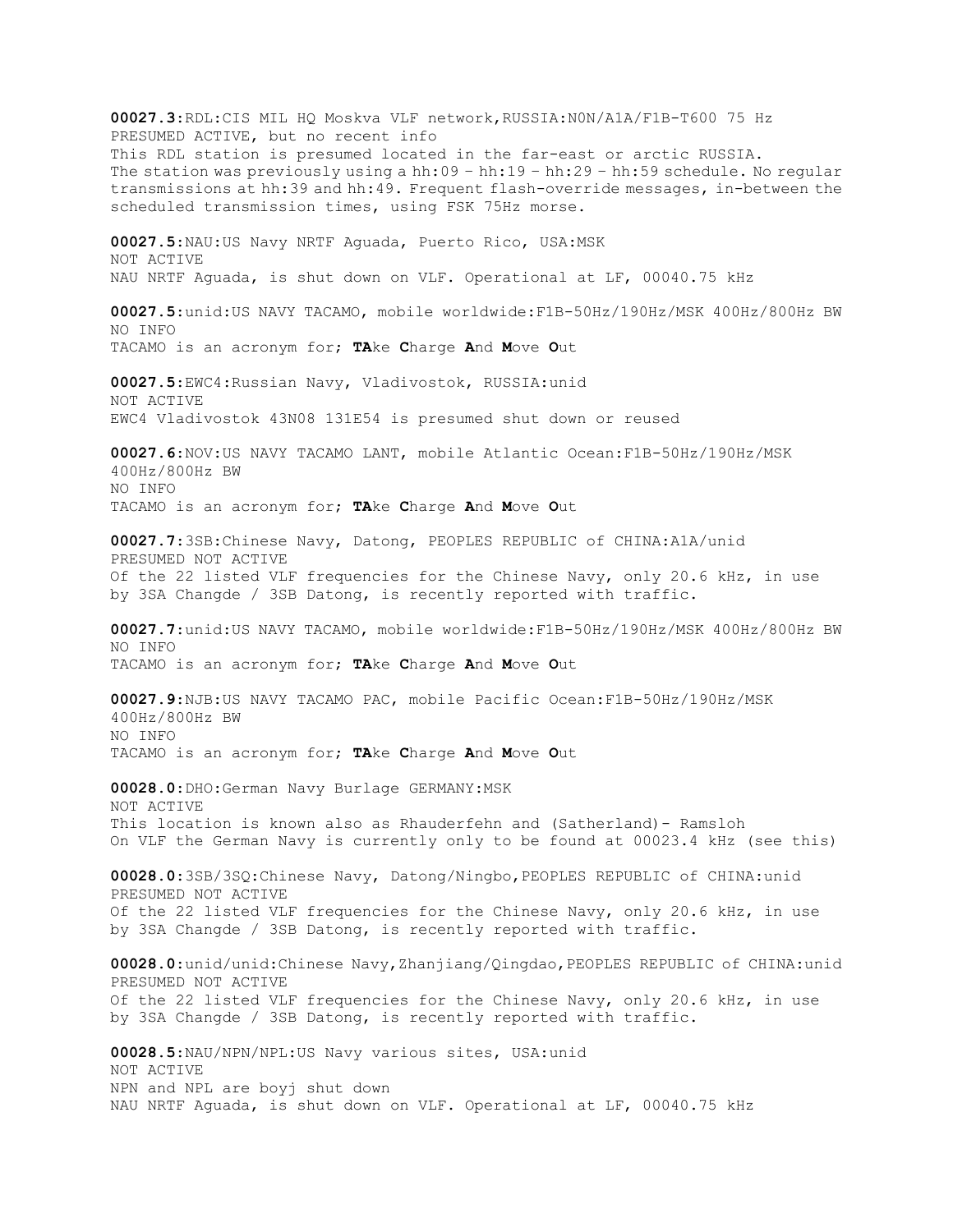**00028.6(4)**:RAM:Russian Navy, Moskva, RUSSIA:unid NOT ACTIVE RAM Moskva 55N49 37E18 is presumed shut down or reallocated **00029.0**:3SA:Chinese Navy, Changde, PEOPLES REPUBLIC of CHINA:A1A/unid PRESUMED NOT ACTIVE Of the 22 listed VLF frequencies for the Chinese Navy, only 20.6 kHz, in use by 3SA Changde / 3SB Datong, is recently reported with traffic. **00029.0**:HWU:French Navy, Rosnay 46N4213 001E1525, FRANCE:MSK NOT ACTIVE, BUT SPORADIC ACTIVITY **00029.3**:NOV:US NAVY TACAMO LANT, mobile Atlantic Ocean:F1B-50Hz/190Hz/MSK 400Hz/800Hz BW NO INFO TACAMO is an acronym for; **TA**ke **C**harge **A**nd **M**ove **O**ut **00029.4**:NJB:US NAVY TACAMO PAC, mobile Pacific Ocean:F1B-50Hz/190Hz/MSK 400Hz/800Hz BW NO INFO TACAMO is an acronym for; **TA**ke **C**harge **A**nd **M**ove **O**ut **00029.5**:unid:Chinese Navy,Zhanjiang,PEOPLES REPUBLIC of CHINA:unid PRESUMED NOT ACTIVE Of the 22 listed VLF frequencies for the Chinese Navy, only 20.6 kHz, in use by 3SA Changde / 3SB Datong, is recently reported with traffic. **00029.6**:NJB:US NAVY TACAMO, mobile worldwide:F1B-50Hz/190Hz/MSK 400Hz/800Hz BW NO INFO TACAMO is an acronym for; **TA**ke **C**harge **A**nd **M**ove **O**ut **00030.0**:UNW/(UNW3?)/UGK2/RRN21:Rusian Navy, Kaliningrad, RUSSIA:unid NOT ACTIVE UNW/(UNW3?)/UGK2/RRN21 Kaliningrad 54N45 020E30, is presumed shut down or reallocated **00030.0**:3SQ:Chinese Navy, Ningbo,PEOPLES REPUBLIC of CHINA:unid PRESUMED NOT ACTIVE Of the 22 listed VLF frequencies for the Chinese Navy, only 20.6 kHz, in use by 3SA Changde / 3SB Datong, is recently reported with traffic. **00030.0**:PWI:Brazilian Navy, Recife, BRAZIL:unid REPORTED AS ACTIVE, but no on-air verification **LIST OF CALL-SIGNS AND THEIR LOCATIONS** ID:LOCATION with COORDINATES using DEG:MIN:SEC

None: RSDN-20 Komsomolsk na Amur, El'Ban, Russia 50:04:23.9 N 136:36:24.1 E. None: RSDN-20 Krasnodar, Russia 45:24:17.9 N 038:09:29.0 E. None: RSDN-20 Novosibirsk Russia 55:45:22.0 N 084:26:52.4 E. None: RSDN-20 Seyda, Turkmenistan 39:28:16.0 N 062:43:07.3 E. None: RSDN-20 Revda, Russia 68:02:07.8 N 034:41:00.0 E.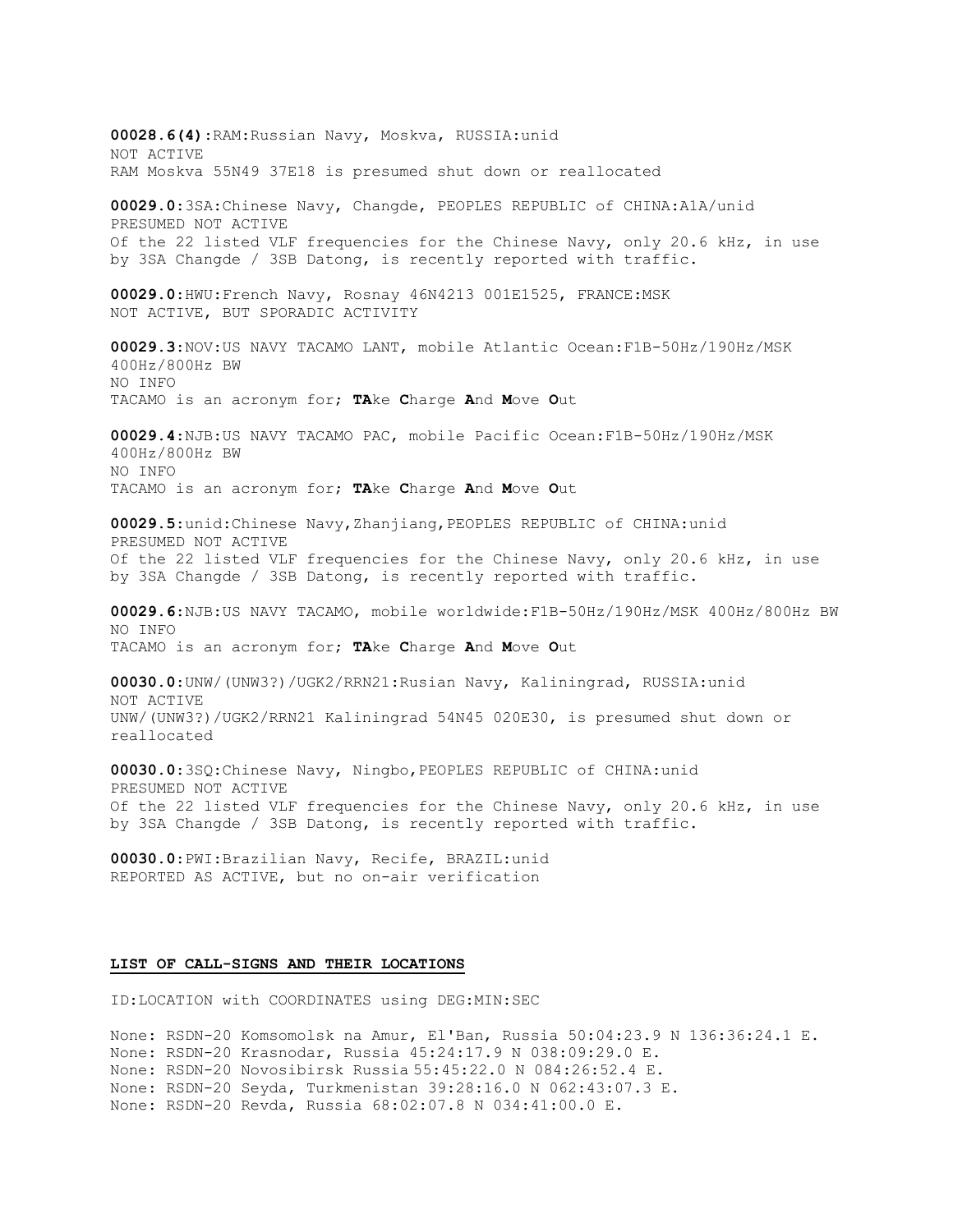3SA: Changde, Peoples Republic of China 25:02N 111:40E 3SB: Datong, Peoples Republic of China 39:36N 103:20E 3SQ: Ningbo, Peoples Republic of China 29:52N 121:33E 3SR: Fuzhou, Peoples Republic of China 27:59N 116:21E CAA2A: Santiago, Chile 33:27S 70:40W DHO: Burlage, Germany 53:05N 007:37E DHO35: Rhauderfehn, Germany 53:05N 007:37E DHO35: Burlage, Germany 53:05N 007:37E DHO38: Rhauderfehn, Germany 53:10N 007:58E DHO38: Saterland-Ramsloh, Germany 53:05N 007:40E EVT3: Dikson Ostrov, Russia 73:30N 080:10E EWC4: Vladivostok, Russia 43:09N 131:53E FTA: St Assise, France 48:32N 002:34E FTA2: St Assise, France 48:32N 002:34E FTA27: St. Assise, France 48:32N 002:34E FUO: Bordeaux, France (four possible, close locations, no coordinates) FUO: Croix, France 44:45N 000:48W GBR: Rugby, UK 52:22N 001:15W GBZ: Criggion, Powys, Wales, UK 52:43N 003:03W GQD: Anthorn, Cumbria, UK 54:54n 003:18W HWU: Le Blanc, France 46:37N 001:05E HWU: Rosnay, France 46:42:13N 001:15:25E ICV: Tavolara, (Isola di Tavolara), Sardegna, Italy 40:55N 009:45E JAP: Yosami, Japan 34:58N 137:01E JJH: Kure, Japan 34:14N 132:34E JJI: Ebino, Japan 32:05N 131:51E JJI2: Ebino, Japan 32:05N 131:51E JXN: Novik(en), Norway 66:58N 013:54E JXZ: Novik(en), Norway 66:58N 013:54E KS2XAL: TCOM Elisabeth City, North Carolina, USA (Former Weeksville Naval Air Station) NAA: Cutler, Maine, USA 44:39N 067:17W NAD: US NAVY yard, Boston, USA (no coordinates) NAH: US NAVY yard, Brooklyn, New York, USA (no coordinates) NAK: Annapolis, USA 38:59N 076:27W NAU: Aguada, Puerto Rico, USA 18:23N 067:11W NBA: Balboa, (channel zone) Panama 9:04N 079:39W NDT: Yokosukaichi, Japan NDT: Yosami, Japan 34:58N 137:01E NEJ: Seattle, USA 47:41N 122:15W NHB: Kodiak, Alaska, USA 57:45N 152:30W NJB: mobile NLK: Jim Creek, Oso, Arlington, Washington, USA 48:12N 121:00W NML4: La Moure, North Dakota, USA 46:22N 098:20W NOV: mobile NPG: San Fransisco, California, USA 38:06N 122:16W NPL: San Diego, California, USA 32:44N 117:05W NPM: Pearl Harbour, Hawaii, USA 21:25N 158:09W NPM: Lualualei, Hawaii, USA 21:25N 158:09W NPN: Guam, Guam 13:34N 144:50E NSS: Annapolis, USA 38:59N 076:27W NWC: North West Cape, Exmouth, Australia 21:47S 114:09E PWB: Belem, Brazil 18:54S 41:37W PWI: Recife, Brazil (four possible locations; 1S 46W, 11S 41W, 6S 71W, 8S 34W) RAB99: Khabarovsk, Russia 48:30N 143:51E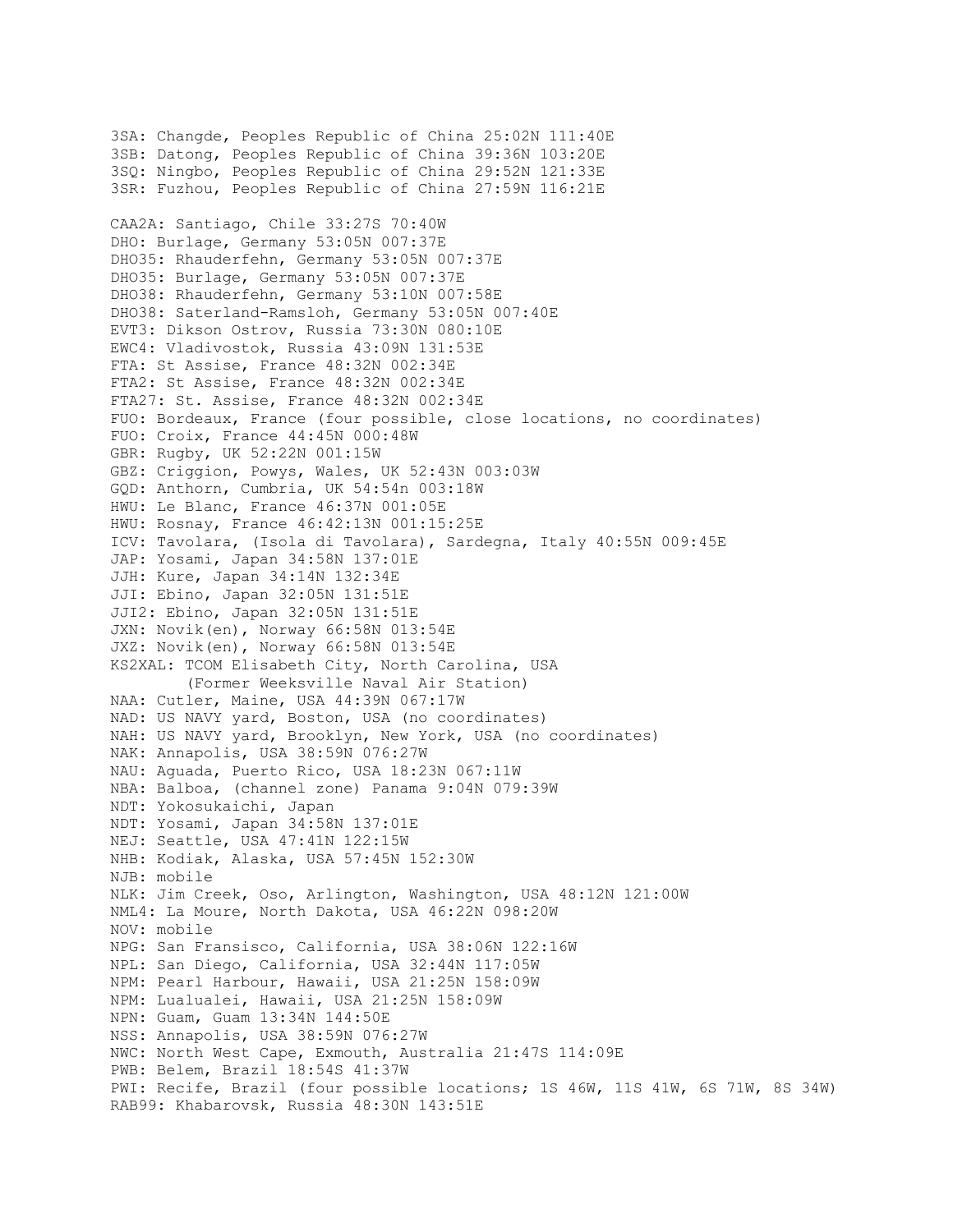RAM: Moskva, Russia 55:49N 037:18E RDL: Arkhangelsk, Russia 64:24N 41:32E RDL: Kaliningrad, Kaliningrad oblast, Russia RDL: Krasnodar Russia 45:24N 38:09E RDL: Nizhniy Novgorod Russia 56:11N 43:58E RDL: Molodechno, Belarus 54:26N 26:48E RDL: Smolensk (?) 54:46:54N 32:02:24E RDL: Tashkent, Uzbekistan 41:19N 69:15E RFP8: Povorothnyy, Russia 53:09N 158:27E ? Povorothnyy Ostrov, Russia 51:48N 120:22E ? RFR6: Pioner Sovkhoz, Russia 53N11 049E46 RJH63: Krasnodar, Russia 45:24N 038:09E RJH66: Bishkek, Kyrgyzstan 43:04N 073:39E RJH69: Molodechno, Belarus 54:26N 026:48E RJH77: Arkhangelsk, Russia 64:24N 041:32E RJH99: Nizhniy Novgorod, Russia 56:11N 043:58E RJS: Vladivostok 43N08 131E54 RKS: Murmansk, Russia 68:58N 033:05E RLO: Ryazan, Russia 54.60N 039.71E ROR: Gorki, Russia 56:11N 43:58E (since 1993; Nizhniy Novgorod) Interesting detail: ROR's original location given as 55:22N 040:48E, this is midway between Moskva and Gorki, since 1993; Nizhniy Novgorod. RRN21: Kaliningrad, Kaliningrad oblast, Russia 54:45N 020:30E SAQ: Grimeton, Varberg, Sweden SOA21: Warsawa, Poland 52:15N 021:00E SOA30: Warsawa, Poland 52:15N 021:00E SOA40: Warsawa, Poland 52:15N 021:00E SOA50: Warsawa, Poland 52:15N 021:00E TBA: Antalya, Turkey 36:53N 030:43E TBB: Bafa, Turkey 37:26N 027:33E UBE2: Petropavlovsk, Russia 53:01N 158:39E UBE(2): Petrolovsk, Russia 52:59N 158:39E UFQE: Matotchkin Shar, Novaja Zemlya, Russia UGE: Arkhangelsk, Russia 64:63N 040:48E UGK: Kaliningrad, Kaliningrad Oblast, Russia UGK2: Kaliningrad, Kaliningrad oblast, Russia 54:45N 020:30E UIK: Vladivostok, Russia 43:09N 131:53E ULK: Panfilov, Kazakhstan 43:23N 077:07E UMB: Rostov, Russia 57:14N 039:48E UMS: Gorki, Russia 56:11N 43:58E (since 1993; Nizhniy Novgorod) UMS: Moskva, Russia 55:49 037:18E UZX215: Pereiezdnoye, Russia 48:47N 038:04E UNID: Algazy, Russia 46:35N 079:47E UNID: Chittagong, Bangladesh 22:20N 91:50E UNID: Ebino Huyshu, Japan 32:05N 131:51E UNID: Karachi Manora, Pakistan 24:48N 66:59E UNID: Millerovo, Russia (Eight possible locations, to the north-west of Krasnodar, all in the vicinity of Millerovo-162, 48:56N 040:24E) UNID: Panfilov, Kazakhstan 43:23N 077:07E UNID: Pereiezdnaia, Ukraina 48:47N 038:04E UNID: Piltun, Russia 52:51N 143:18E UNID: Povorothnyy, Russia 53:09N 158:27E Povorothnyy Ostrov, Russia 51:48N 120:22E UNID: Preobrazhenskoye, Kyrgyzstan 42:45N 078:19E Preobrazhenskoye, Kazakhstan 50:53N 071:20E / 48:52N 082:42E UNID: Quingdao, Peoples Republic of China, no coordinates UNID: Salar, Uzbekistan 41:22N 69:22E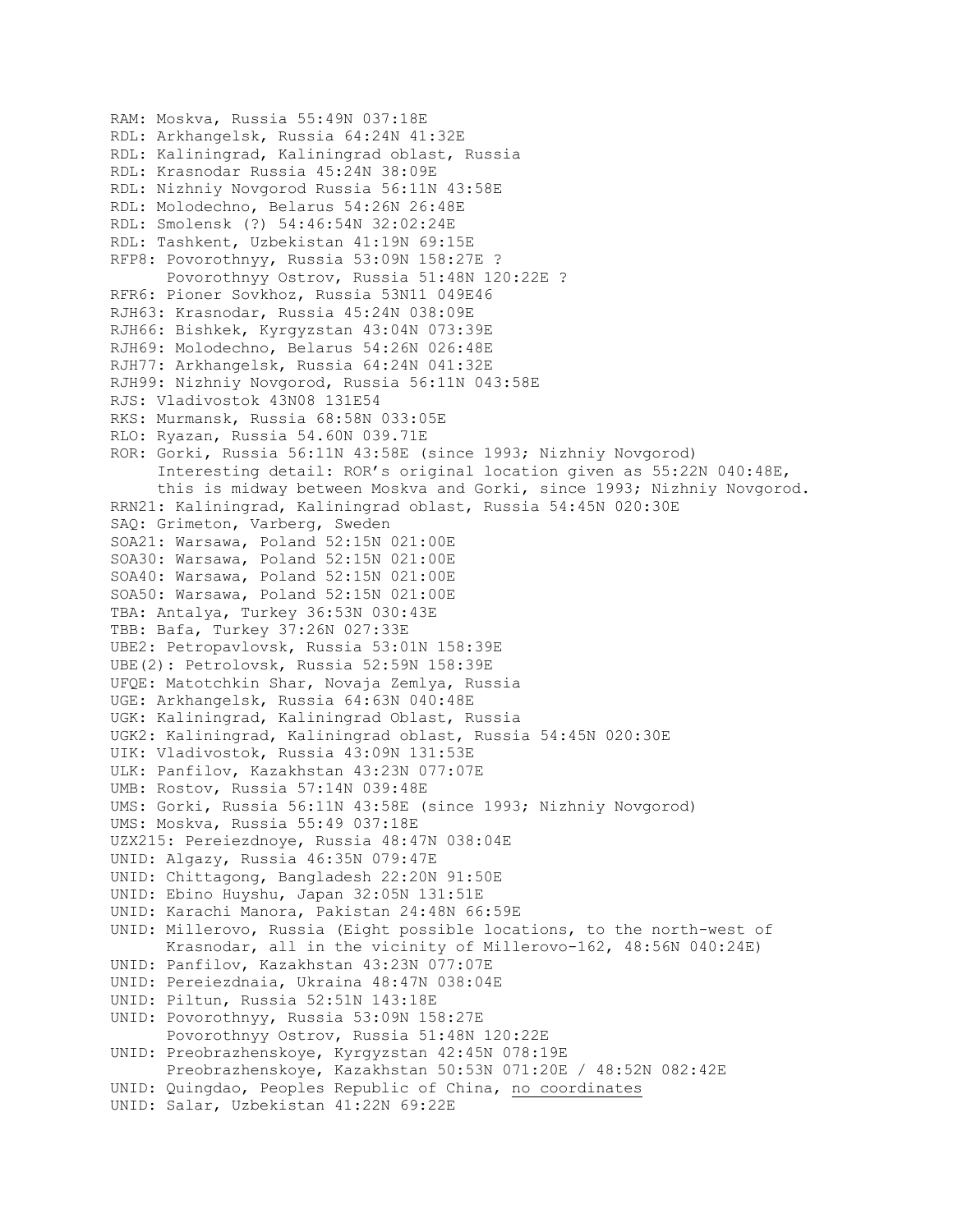UNID: Sarpa, Georgia 47:04N 45:30E UNID: Zhanjiang, Peoples Republic of China 21:11N 110:22E UNW: Kaliningrad, Kaliningrad oblast, Russia 54:45N 020:30E UNW3: Kaliningrad, Kaliningrad oblast, Russia 54:45N 020:30E UPD: Murmansk, Russia 68:59N 033:08E UPD8: Murmansk, Russia 68:59N 033:08E UVA, Batumi, Georgia 41:38N 41:37E VL3DEF: Woodside, Gippsland, Australia 37:47:13S 144:57:25E VTI: Mumbai, India 18:58N 72:49E VTX1: South Vijayanarayanam village, India 8:25:59.88"N 77:48:00"E VTX2: South Vijayanarayanam village, India 8:25:59.88"N 77:48:00"E VTX3: South Vijayanarayanam village, India 8:25:59.88"N 77:48:00"E VTX4: South Vijayanarayanam village, India 8:25:59.88"N 77:48:00"E WWVL: Ft. Collins, Colorado USA (no coordinates)

#### **THE BACKGROUND FOR THIS ELF and VLF GUIDE**

Monitoring utility transmissions in the ELF and VLF range, are gaining increased popularity. And contrary to common belief, it is also quite easy. Unlike the enormous antennas needed on the transmitter side, the VLF monitor, will get very good results with an E-field probe, a simple wideband loop antenna or just a piece of antenna-wire.

Detecting ELF transmissions are a bit more tricky. To do so, you need either a special ELF E-field probe, an induction coil with 1k++ turn, - or a large piece of land, where it is possible to install a ground dipol.

The receivers used for VLF monitoring, reflects human creativity. As 2/3 of the VLF signals, actually are within the range of audio equipment, numerous mic and RIAA preamps, has been converted for VLF radio-reception. Others has taken the more technical step and are using Frequency Selective Level Meters as "longwave" receivers, with excellent results. And of course we have the various commercial receivers with tuning range down to 10 kHz. But if your main interests are in the VLF range, you will have much better value for money investing in DSP filters and a good loop antenna.

The use of soundcards and PC's, make it even easier to monitor, the various utility transmissions below 30 kHz. For details on how to make yourself a "soft" VLF receiver, see the chapter; A SOFT RECEIVER FOR VLF USE, at the end of this paper.

The majority of the transmissions, you can pick up in the VLF range, are of military origin. Most of them are intended for surface and subsurface naval forces. As the radio-signals in the VLF range penetrate water, they are very useful as one-way control and command links, for submarine forces. US NAVY stations like NAA NCTS Cutler and NWC NCS Harold E. Holt, as well as VTX3, the Indian Navy station INS Katabomman, has almost global surface coverage.

As most of these stations use encrypted transmissions, it can be hard to identify what you have tuned into. Almost no ID's are given and in most cases, you must identify the station, by its transmission pattern mode and use of frequency.

To help with this identification, also non-active stations are listed. At least you know what you NOT has tuned in on. Joke aside, during periods with high naval activity, it is not uncommon to receive transmissions at frequencies, not normally carrying traffic. Several of the VLF stations around the globe, are also at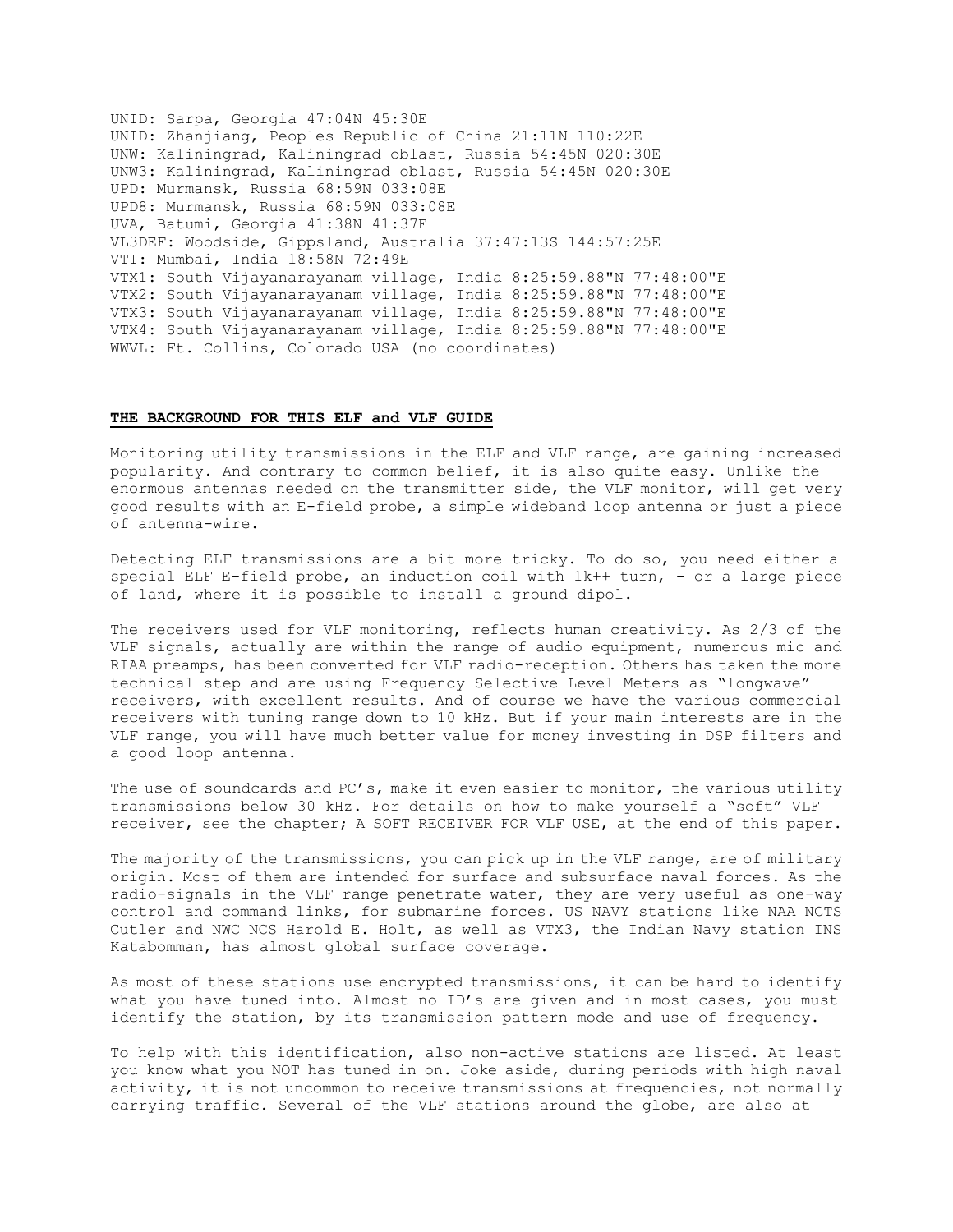irregular times performing tests, on other frequencies, then their normal frequency of operation.

## **A SOFT RECEIVER FOR VLF USE**

First of all, you must have a soundcard installed in your computer. Then you need some spectrum analysis software, to record and view the radio signals from the antenna. For this task you have a selection of several programs, available free for download. One of the most used is GRAM and Spectran. A quick search on the web, will give you several URL's for download of the software. ( No one mentioned, no one favoured )

Install the software. Read the instructions. Now you have a very simple yet sensitive VLF receiver in your computer. Open up and run your soundcard software. Choose mic input, experiment later with the gain boost select. Open up and run the analysis tool, you selected to download and install. If you use one of the GRAM versions ( the newest version of GRAM has time- limited operation before registration ) Go to the file menu: select Scan Input or use (F3), at the Scan Input menu, first you go to the Sample Charactheristics and select: 44 kHz sample rate, then go to Display Characteristics and select: Display type / Scroll, Scale dB / 90, Palette / CB, Scroll Mem / On, Time Scale (msec) / 10 then you go to Frequency Analysis and select: Freq Scal / Linear, FFT Size (Points) 1024, keep the Freq Resolution (Hz) at 43.1, Band (Hz) move with left mouse button to read  $11020 - 22045$  (wich is Hz), Spectrum average / 1, PItch Detector / Off. If you would like to save the transmission direct to your HD, select: Recording Enable / On then press OK.

Now you have GRAM up and running, giving you a visual display of a 1/3 of the VLF band, from 11.020 kHz to 22.045 kHz. But as the input is yet unconnected, you should see nothing, but some internal noise from the soundcard. Now it is the time of truth, - take the coax from your ordinary HF antenna, preferably an vertical antenna, or any kind of "longwire" construction, and hook up the antenna via a suitable adaptor to the mic- input of your soundcard.

VLF monitors in Europa and US east coast will now see spectral lines from FSK transmissions at 16 kHz (GBR in UK ) 16.4 kHz ( JXN, NATO COMSUBLANT in Norway ) 18.1 kHz ( RDL CIS MIL at hh:28-38-48-58, often with the CIS version of "EAM's" / Strategic Code Messages, using morse in between) 18.2 kHz VTX3 Indian Navy with A1A morse and 20.9 kHz ( HWU, French Navy ) In other places on the Globe there will be other stations like NWC in Australia at 19.8 kHz and 3SB in China at 20.6 kHz. Also more sporadic ICV NATO at 20.27 kHz from Isola di Tavolara at Sardegna in Italia. And you will "receive" a lot of sferics, - and if you are in a "manmade radio quiet" location, also other natural radio phenomena. And of course the 15.625 kHz spectral line from both your own and the neighbourhoods TV sets.

If you are suffering from strong electrostatic fields, blanking the input, try an capacitor in series with the antenna lead. If you are suffering interference or intermodulation from strong or nearby BC stations, try an inductor in series with the antenna lead ( if you like,  $-$  up to 10 mH ! )

Remember that outside mounted antennas, might pick up **VERY HIGH VOLTAGES**, capable of killing both you, - and your electronic equipment, during all stages of a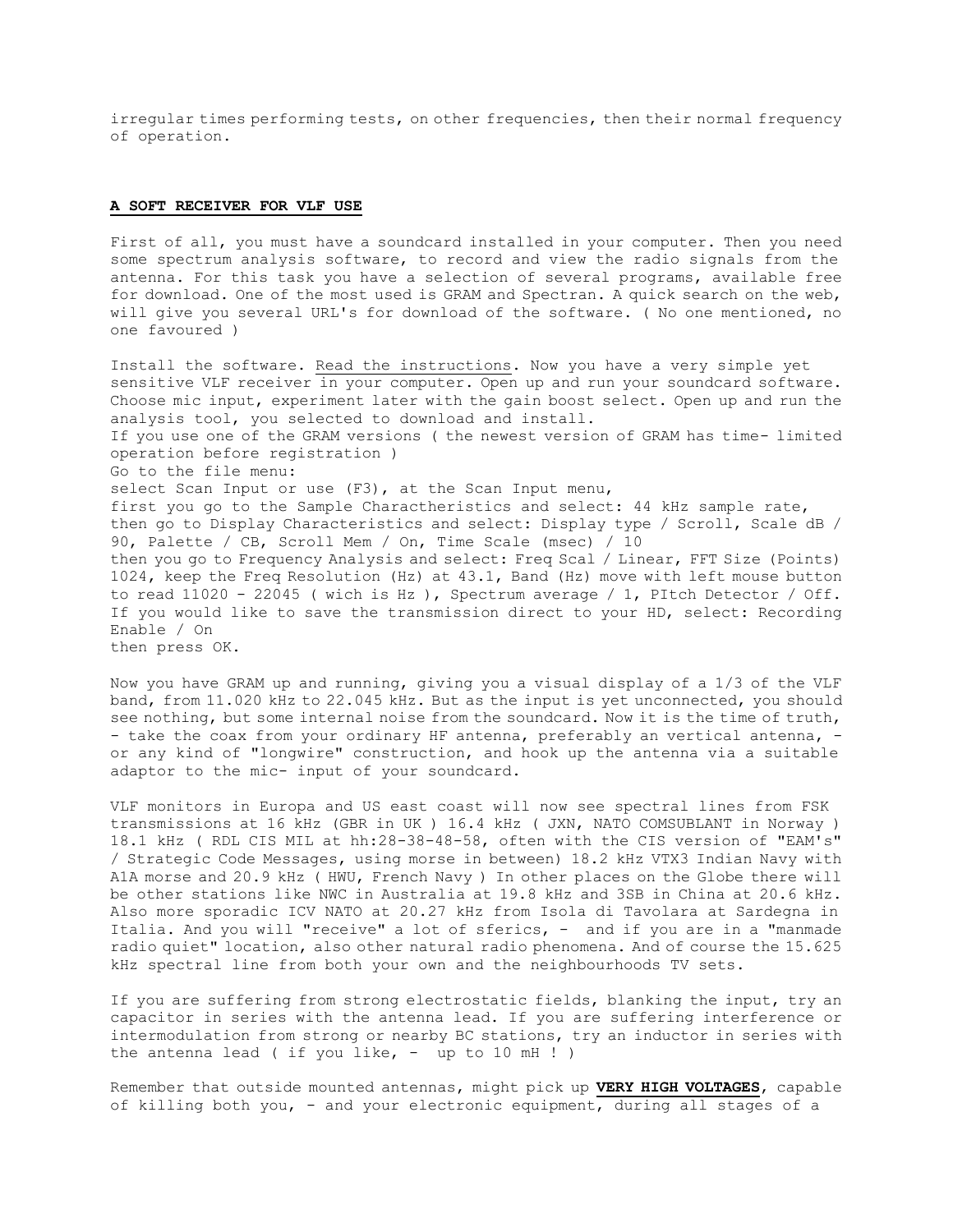thunderstorm. So for your own safety take precautions to protect yourself, your computer and soundcard interface.

Play around with the settings on both your analysis tool and your soundcard, to get the best performance out of this simple, yet effective VLF receiver.

VLF radio signals are following the earth - ionosphere waveguide and are not limited by the "normal" propagation conditions. As always, I have right now, one of these "receivers" up and running with an 8 meter vertical, 8 meters above the roof. On the GRAM display is the weak, but visible spectral lines of the MSK transmission from NWC US NAVY NCS Harold E. Holt at Exmouth in Australia, a distance of impressing 12700 km.

## **AN UPDATE TO THIS INITIAL DESCRIPTION OF A SOFT VLF RECEIVER**

It has come to my attention, that several UDXF'ers, has experienced problems to find suitable and not time-limited versions of sound-analysis software.

Wolf DL4YHF, the creator of Spectrum Lab, has June 15th 2001, updated his latest release ( v1.65 ) of this highly recommendable software for radio use. This most interesting software program, has even a special setting for use of the analysis tool, as a "Soft RX" for VLF use. There is even a pre-programmed setting for SAQ, Grimeton Radio, as well as other VLF and LF stations.

Go to Wolf's homepage for details and download of the program: [www.qsl.net/dl4yhf](http://www.qsl.net/dl4yhf) with a US mirror site at: www.members.aol.com/dl4yhf

Read also Wolf's own article " Using a PC with soundcard, as a VLF receiver" at: [http://www.qsl.net/dl4yhf/vlf\\_rcvr.html](http://www.qsl.net/dl4yhf/vlf_rcvr.html)

## **LINKS TO FURTHER INFO**

THE RDF PROJECT. Radio Direction Finding of VLF and LF transmissions [http://www-user.uni-bremen.de/~ews2/RDF\\_project.htm](http://www-user.uni-bremen.de/~ews2/RDF_project.htm)

Klaus' Radio Page <http://longwave.bei.t-online.de/>

Where you also find a very useful RDF calculator <http://longwave.bei.t-online.de/rdf.html>

The world below 535kHz, by Costas Krallis SV1XV <http://www.qsl.net/sv1xv/index.html>

LWCA, Longwave Club of America, The Longwave Homepage [http://lwca.org](http://lwca.org/)

Tony Field's azimuth map v3.2 <http://members.shaw.ca/ve6yp/> mirror at:<http://www.qsl.net/ve6yp/>

Sheldon C. Shallon's (W6EL) propagation and azimuth map program, W6ELProp v2.02.